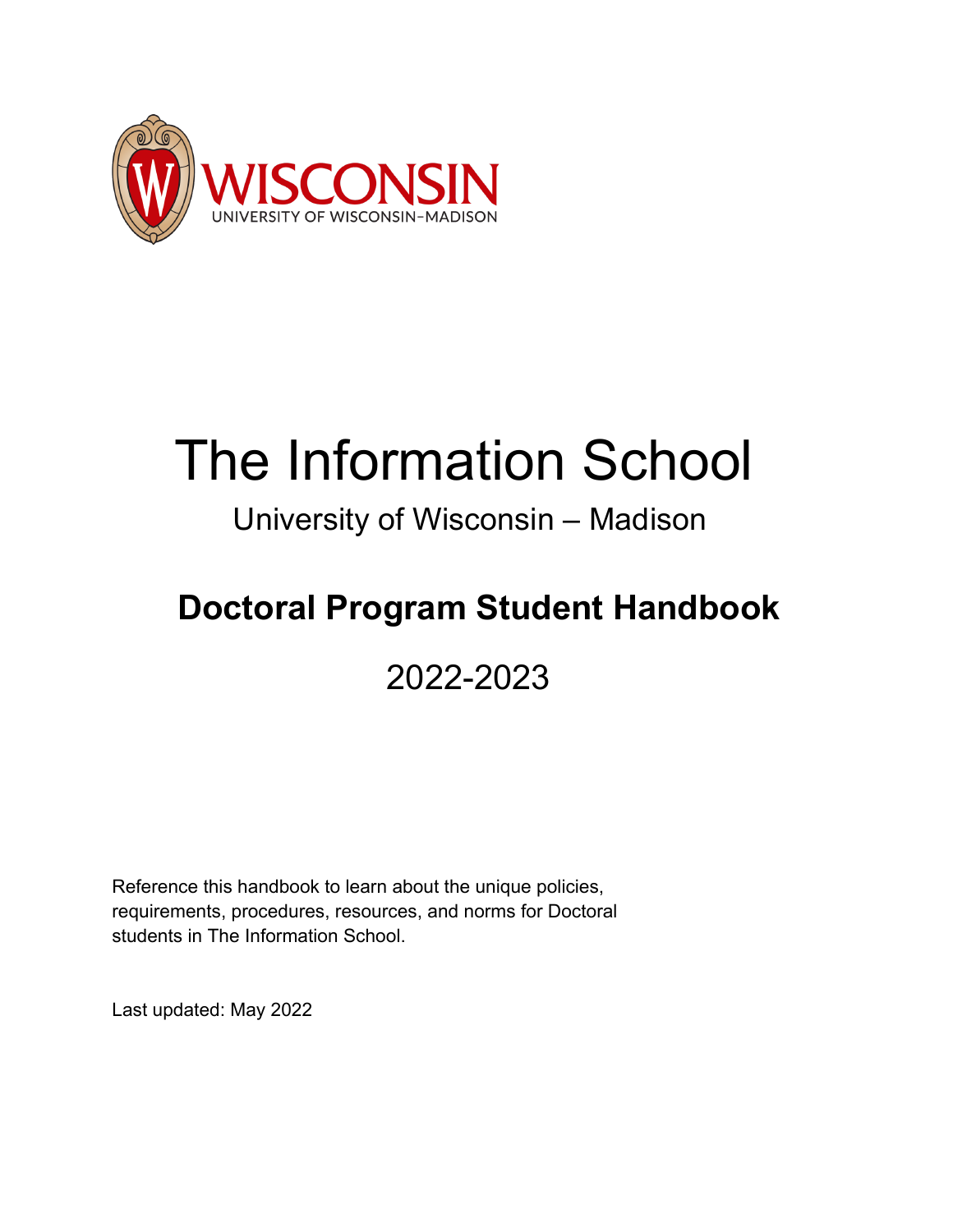## **Table of Contents**

| <b>Key Actors</b>                                                     | $\mathcal{P}$ |
|-----------------------------------------------------------------------|---------------|
| Responsibilities of Key Actors                                        | 3             |
| <b>Graduate School Services</b>                                       | 3             |
|                                                                       |               |
|                                                                       |               |
|                                                                       |               |
|                                                                       |               |
|                                                                       |               |
| On Campus & In the Community                                          | 6             |
|                                                                       |               |
|                                                                       |               |
|                                                                       |               |
|                                                                       |               |
|                                                                       |               |
|                                                                       |               |
| Questions to Ask of Prospective Advisors (Adapted from IPiB handbook) | 9             |
|                                                                       |               |
|                                                                       |               |
|                                                                       | . 10          |
| Credit requirements                                                   | 10            |
| Course distributions and content areas                                | 11            |
| Core Information Science Courses (15 credits)                         | 11            |
| Breadth Courses (12 credits)                                          | 11            |
| Specialization (12 credits)                                           | 12            |
| Doctoral Minor for iSchool PhD students (12 credits)                  | 12            |
|                                                                       |               |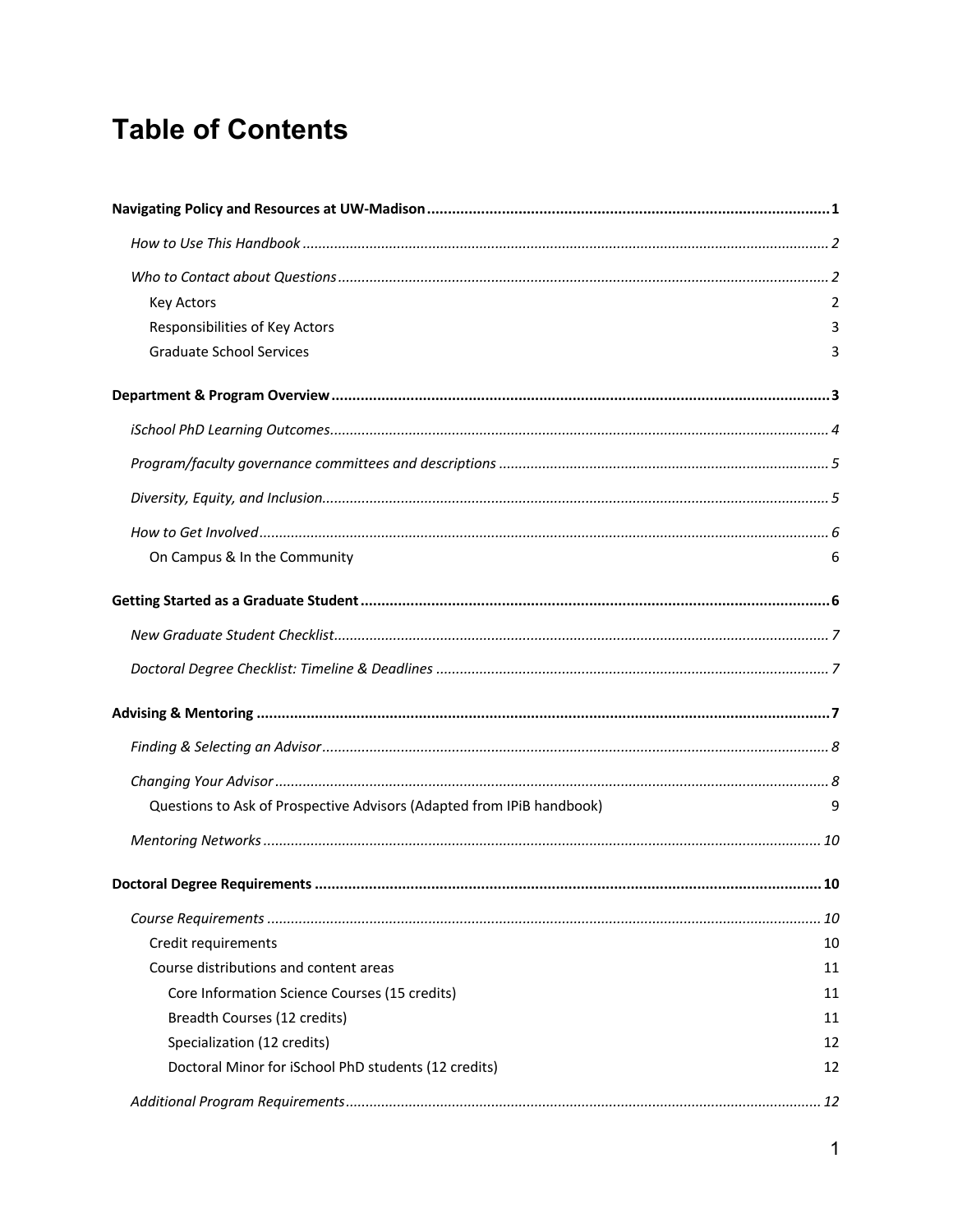| Incident Reporting (Hate, Bias, Sexual Assault, Hazing, Students of Concern, Bullying) 32 |            |
|-------------------------------------------------------------------------------------------|------------|
|                                                                                           |            |
|                                                                                           |            |
|                                                                                           |            |
|                                                                                           |            |
|                                                                                           |            |
|                                                                                           |            |
|                                                                                           |            |
|                                                                                           |            |
|                                                                                           |            |
|                                                                                           |            |
|                                                                                           |            |
|                                                                                           |            |
| <b>Time Constraints</b>                                                                   | 24         |
| Oral Defense                                                                              | 23         |
|                                                                                           |            |
| <b>Protocol and Timeline</b>                                                              | 22         |
| Preliminary Proposal and Proposal Defense                                                 | 21         |
| Program Portfolio                                                                         | 20         |
| Committee                                                                                 | . 19<br>20 |
|                                                                                           |            |
| Annual Progress Evaluation<br>Mastery Demonstration (MD) Papers                           | 16<br>16   |
|                                                                                           | .16        |
| Option: Teaching practicum                                                                | 15         |
| <b>Option: Instructors and Teaching Assistants</b>                                        | 14         |
| <b>Teaching Experience</b>                                                                | 14         |
| <b>Research Practicum</b>                                                                 | 13         |
| <b>Publishing and Conference Presentations</b>                                            | 13         |
| <b>IRB Training</b>                                                                       | 13         |
| <b>Theoretical Approaches</b>                                                             | 12         |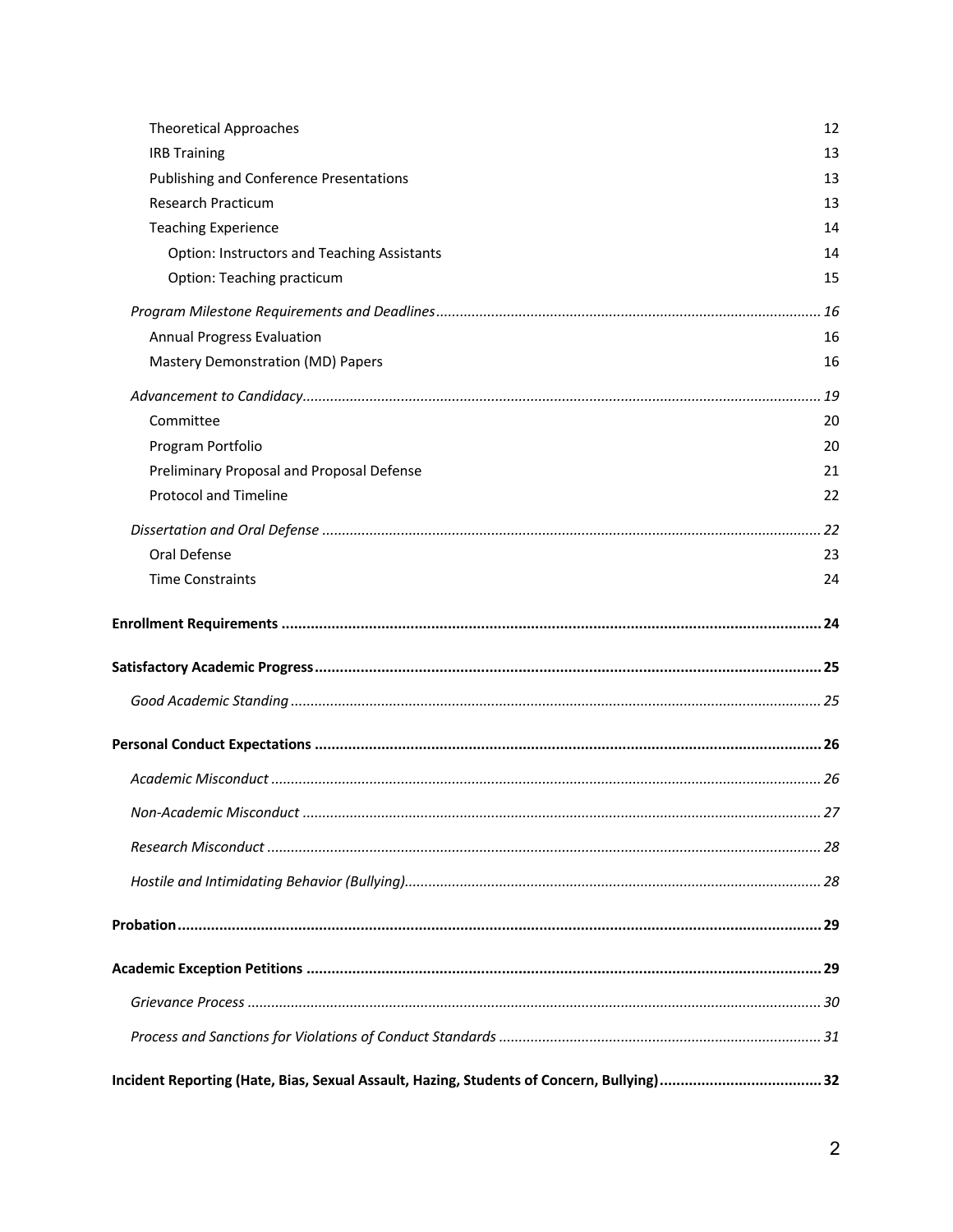| Graduate Assistantships (TAs, PAs, RAs, and Lecturer positions) | 33 |
|-----------------------------------------------------------------|----|
| Tuition remission and payment of segregated fees                | 34 |
| Health insurance benefits                                       | 34 |
| Maximum appointment levels                                      | 34 |
|                                                                 |    |
| Campus-Wide and External Sources                                | 34 |
|                                                                 |    |
| Graduate School fellowships                                     | 35 |
| <b>External fellowships</b>                                     | 35 |
|                                                                 |    |
|                                                                 |    |
|                                                                 |    |
|                                                                 |    |
|                                                                 |    |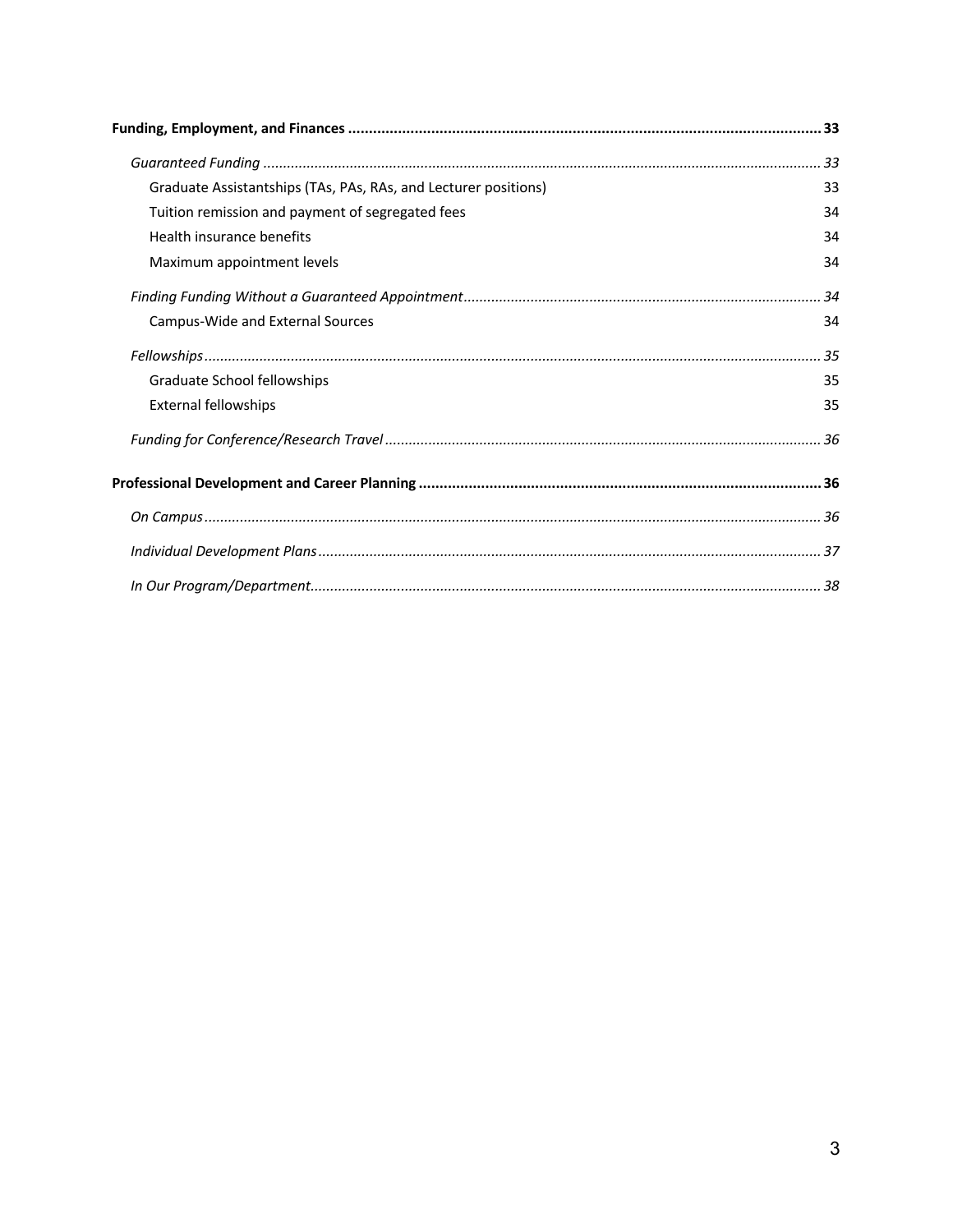## **Navigating Policy and Resources at UW-Madison**

This handbook is one of many sources to consult as you become familiar with the policies, procedures, requirements, resources, and norms of graduate education at UW-Madison:

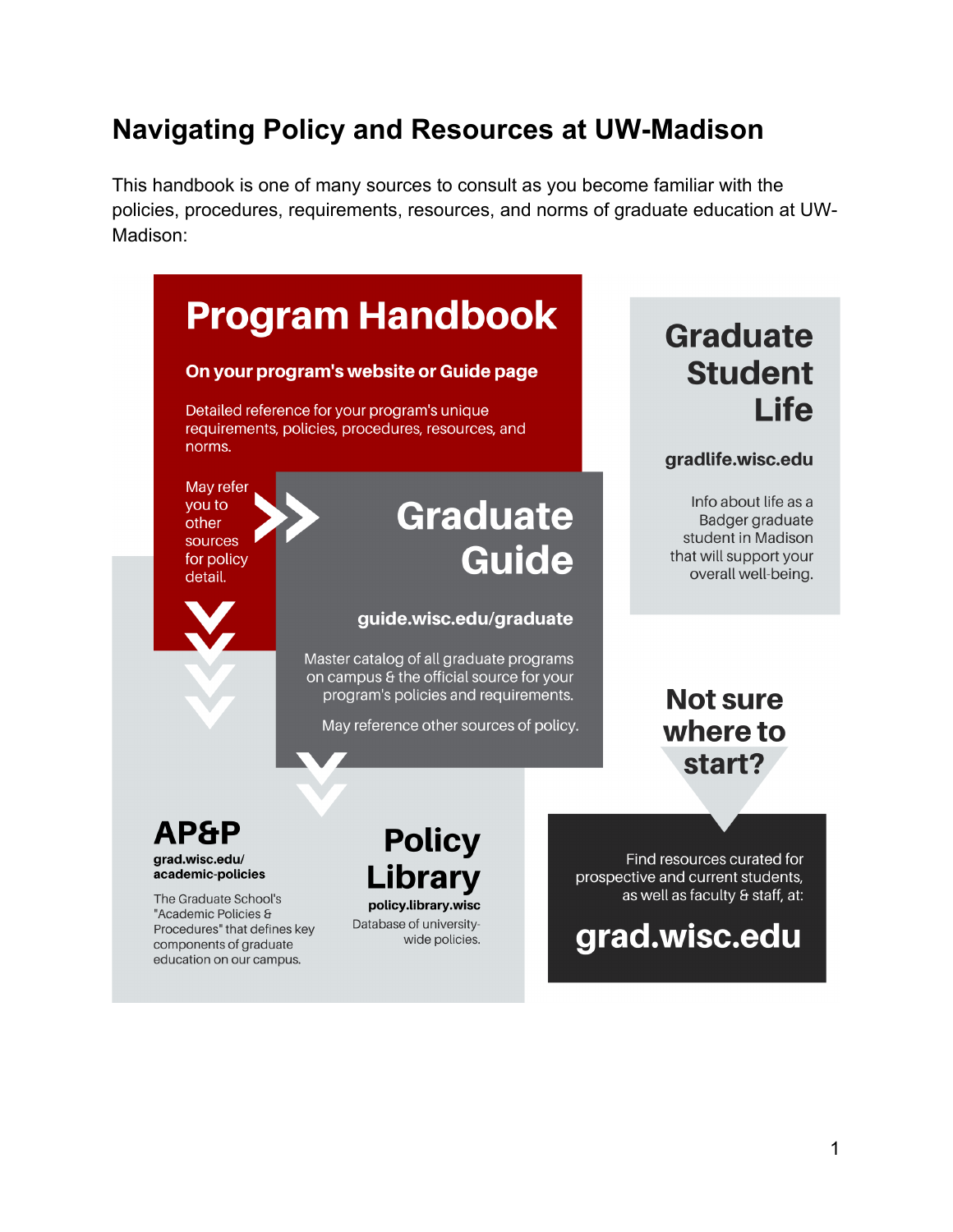## **How to Use This Handbook**

This handbook is intended for doctoral students who are pursuing Doctor of Philosophy degrees. The UW-Madison Graduate School is the ultimate authority for granting graduate degrees at the University. The Information School (iSchool) administers the doctoral program under the authority of the Graduate School. The Graduate School's Academic Policies and Procedures provide essential information regarding general University requirements. Program authority to set degree requirements beyond the minimum required by the Graduate School lies with the iSchool program faculty. The policies described in this handbook have been approved by the program faculty as a whole. Degrees and course requirements may change over time. However, students must meet the degree and course requirements in effect when they entered the program. In addition, administrative procedures and processes can change over time. Students are required to follow the procedures and processes listed in the current handbook. The information in this handbook should also be supplemented by individual consultation with your advisor so that individual needs, interests and all degree requirements are met.

## **Who to Contact about Questions**

Many of your questions about how to meet expectations and thrive as a graduate student will be answered by the various sources of policies, procedures, requirements, resources, and norms listed in the graphic above. Several key positions in this department and on campus are ready to answer your remaining questions:

Key Actors

iSchool Administrator iSchool Student Data & Enrollment Coordinator PhD Program Director PhD Committee

The name and contact information of your PhD Program Director can be found on your program's page in the *Graduate Guide* (guide.wisc.edu/graduate). Simply navigate to the "Major/Degree" tab, click on your program's name, and look for the contact information box on the righthand side.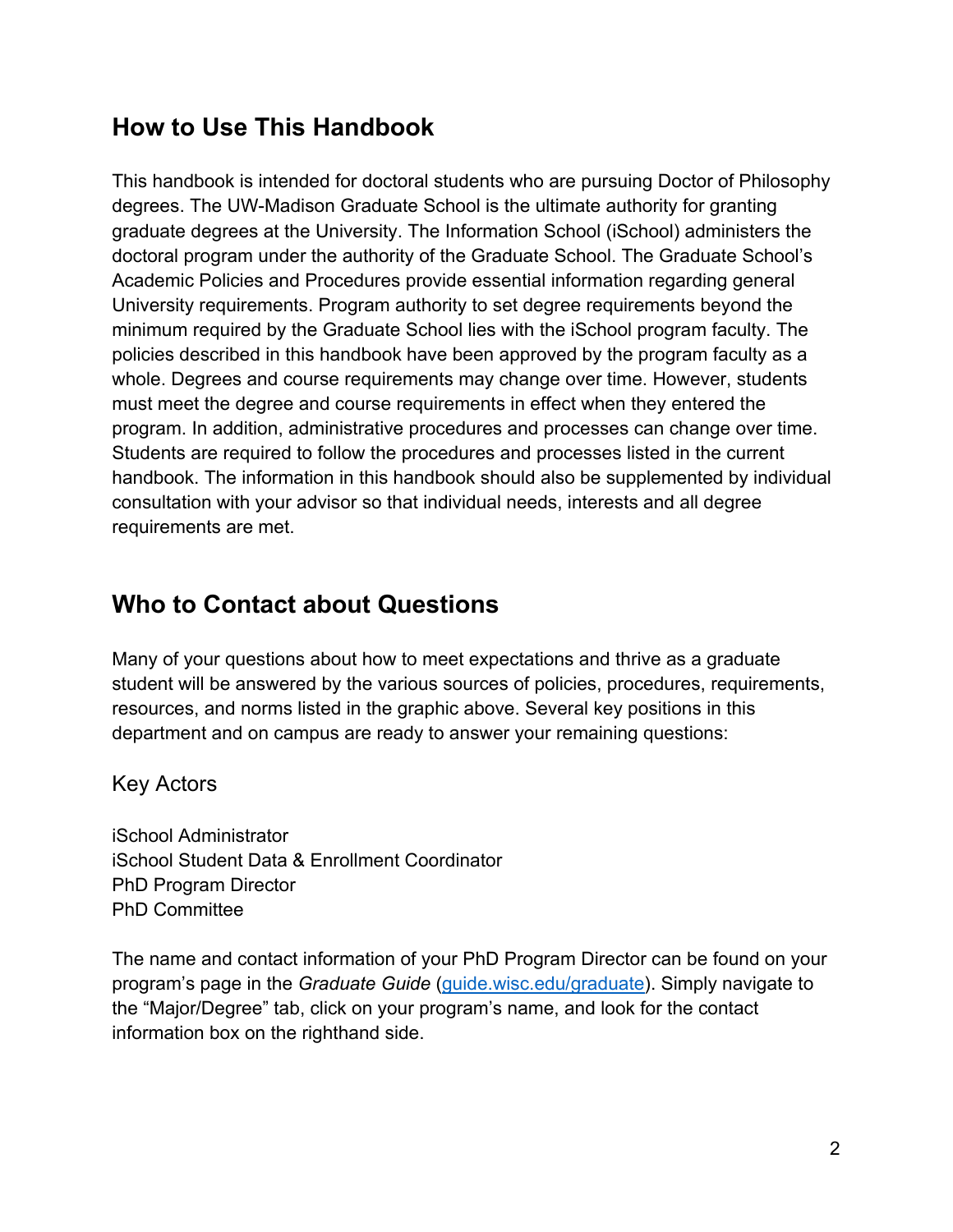#### Responsibilities of Key Actors

iSchool Administrator assumes responsibility for:

- Funding/payroll/scholarships
- Benefits coordination

iSchool Student Data & Enrollment Coordinator assumes responsibility for:

- Creation and maintenance of PhD student records
- Requesting and issuing warrants

PhD Program Director assumes responsibility for:

- Administering the doctoral program
- Monitoring student progress and writing letters alerting students who are not making satisfactory progress
- Updating PhD student handbook
- Liaison with doctoral advisers and PhD Committee
- Serves as initial advisor for all PhD students
- Funding decisions (with iSchool Director) regarding TAs, PAs, and fellowships
- Liaison with Graduate School

PhD Committee assumes responsibility for:

- Considering policies, issues, and curriculum, with recommendations to faculty
- Recruiting applicants, providing initial contact with strong applicants or assigning this responsibility to faculty members with the most similar interests
- Evaluating applicant files
- Interviewing qualified applicants
- Recommending candidates for fellowships
- Reviewing MD papers

#### Graduate School Services

For general inquiries and graduate student services from the Graduate School, see the operations and front desk contact information on this contact page: grad.wisc.edu/contacts.

## **Department & Program Overview**

The doctoral program in information is designed to meet two major professional needs: (a) the development of the body of principles and theory that will elaborate and make effective the field of information studies, and (b) the preparation of research-competent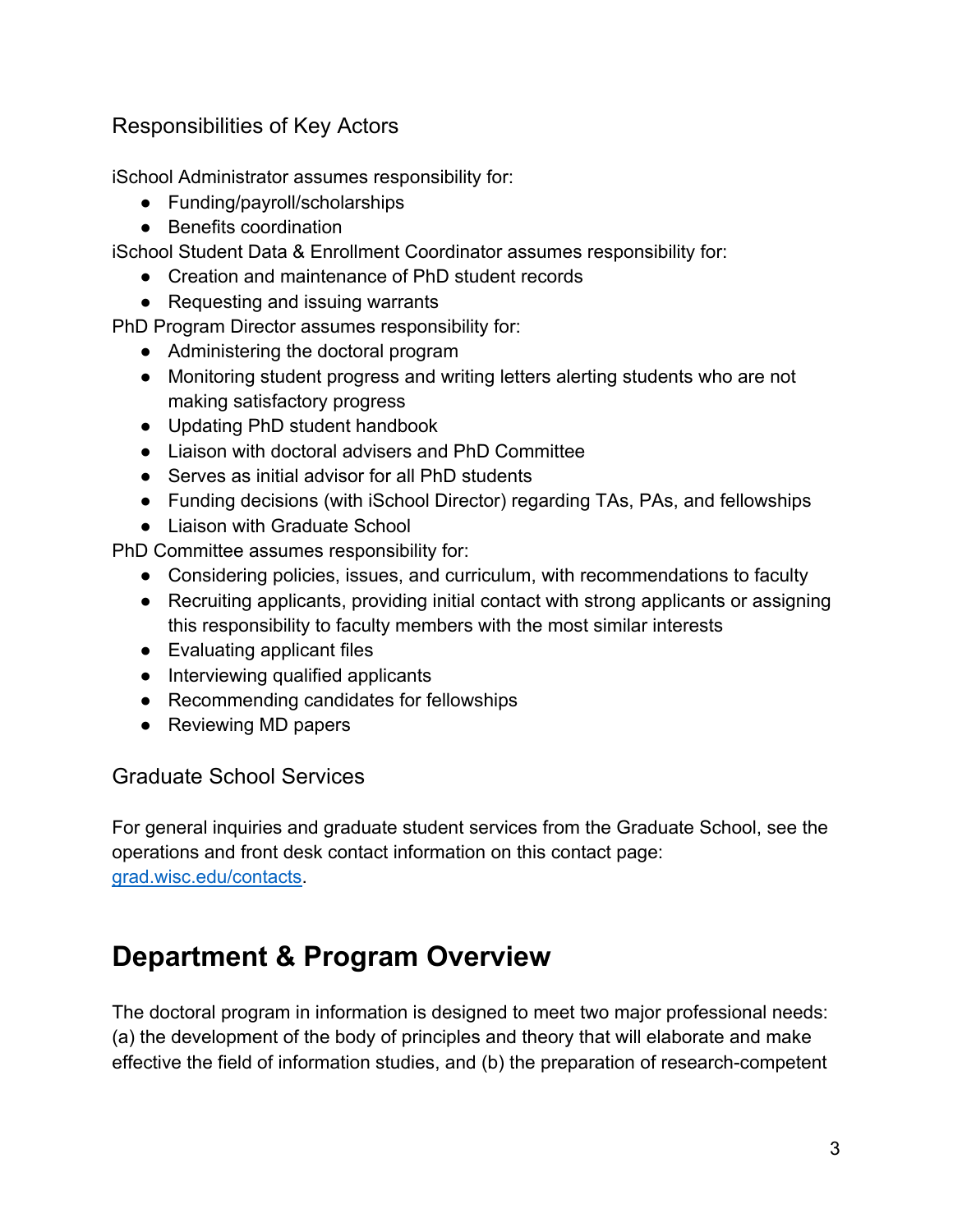scholars who will exercise their understanding and skills in a diversity of teaching and research functions in the field.

## **iSchool PhD Learning Outcomes**

- 1. Add to existing bodies of theory, scholarship, or scientific knowledge through critique, testing or extension in scholarly output.
	- 1. By having papers accepted at recognized conferences and journals
	- 2. By passing mastery demonstration (MD) papers
	- 3. By completing a satisfactory dissertation
	- 4. By having papers accepted at recognized scholarly journals
- 2. Demonstrate mastery of statistical, computational, and digital data collection and analysis methodologies.
	- 1. By including a digital data collection and analysis methodologies statement in the portfolio
	- 2. By enrolling in an appropriate digital humanities and/or analytics course (e.g. LIS 768)
- 3. Employ scholarly methodologies and tools appropriate to areas of study to inform research.
	- 1. By completing breadth requirements
	- 2. By including a research methods statement in the portfolio
- 4. Demonstrate scholarly communication skills both orally and in writing.
	- 1. By having papers accepted at recognized conferences and journals
	- 2. By passing MD papers
	- 3. By completing teaching assistant placements
	- 4. By giving presentations in conferences or workshops
- 5. Engage in service contributions as appropriate to profession and field of study.
	- 1. By attending conferences
	- 2. By participating in university academic activities (e.g. STS, interdisciplinary programs)
- 6. Demonstrate teaching skills and experience including cultural competency training.
	- 1. By completing teaching assistant placements
	- 2. By completing the pedagogy class successfully
	- 3. By completing a teaching assistantship and/or lectureship successfully
	- 4. By completing the teaching practicum successfully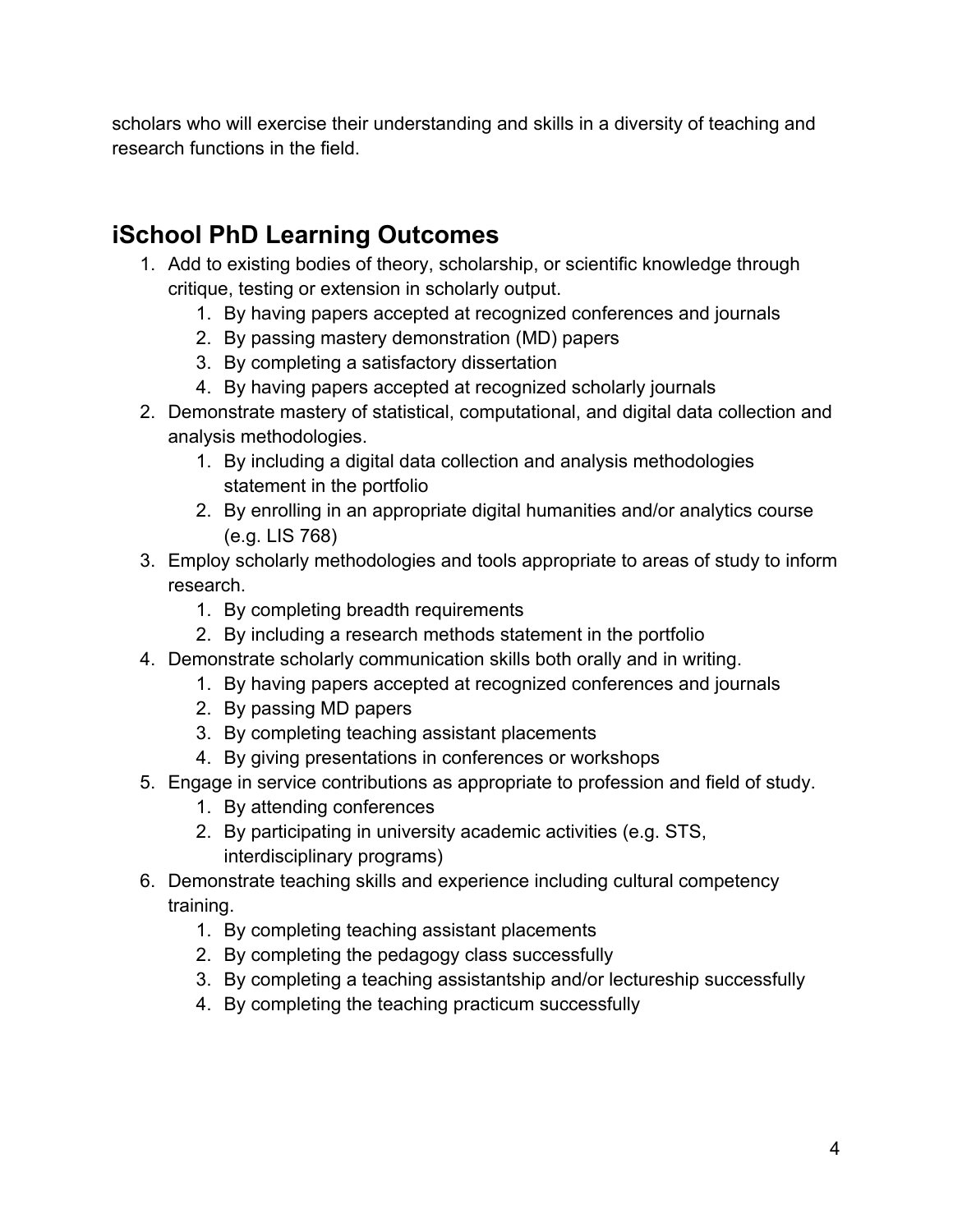## **Program/faculty governance committees and descriptions**

iSchool PhD Program Director and PhD Committee:

The iSchool PhD Program Director has responsibility for assuring the administration of the doctoral program. The faculty delegates primary responsibility for doctoral program administration and policy development to the PhD Program Director and members of the PhD Committee of the iSchool.

Progress Evaluation Committee:

The PhD Committee serves as the Progress Evaluation Committee for doctoral students.

Student's Preliminary Committee:

The student's prelim committee is formed for the purpose of examining the preliminary proposal. This committee should be composed of three iSchool faculty members who likely will be on the student's dissertation committee

Student's Doctoral Committee:

The student's doctoral committee shall include four members of the graduate faculty; no fewer than three are to be from the iSchool faculty and at least one shall be from outside the iSchool. Within the guidelines developed by the iSchool faculty, the student's doctoral committee shall approve the dissertation proposal, evaluate and accept the dissertation and conduct the final oral examination/defense.

### **Diversity, Equity, and Inclusion**

The Information School is committed to the ideas reflected in the UW's statement on diversity: "Diversity is a source of strength, creativity, and innovation for UW-Madison. We value the contributions of each person and respect the profound ways their identity, culture, background, experience, status, abilities, and opinion enrich the university community. We commit ourselves to the pursuit of excellence in teaching, research, outreach, and diversity as inextricably linked goals. The University of Wisconsin-Madison fulfills its public mission by creating a welcoming and inclusive community for people from every background – people who as students, faculty, and staff serve Wisconsin and the world."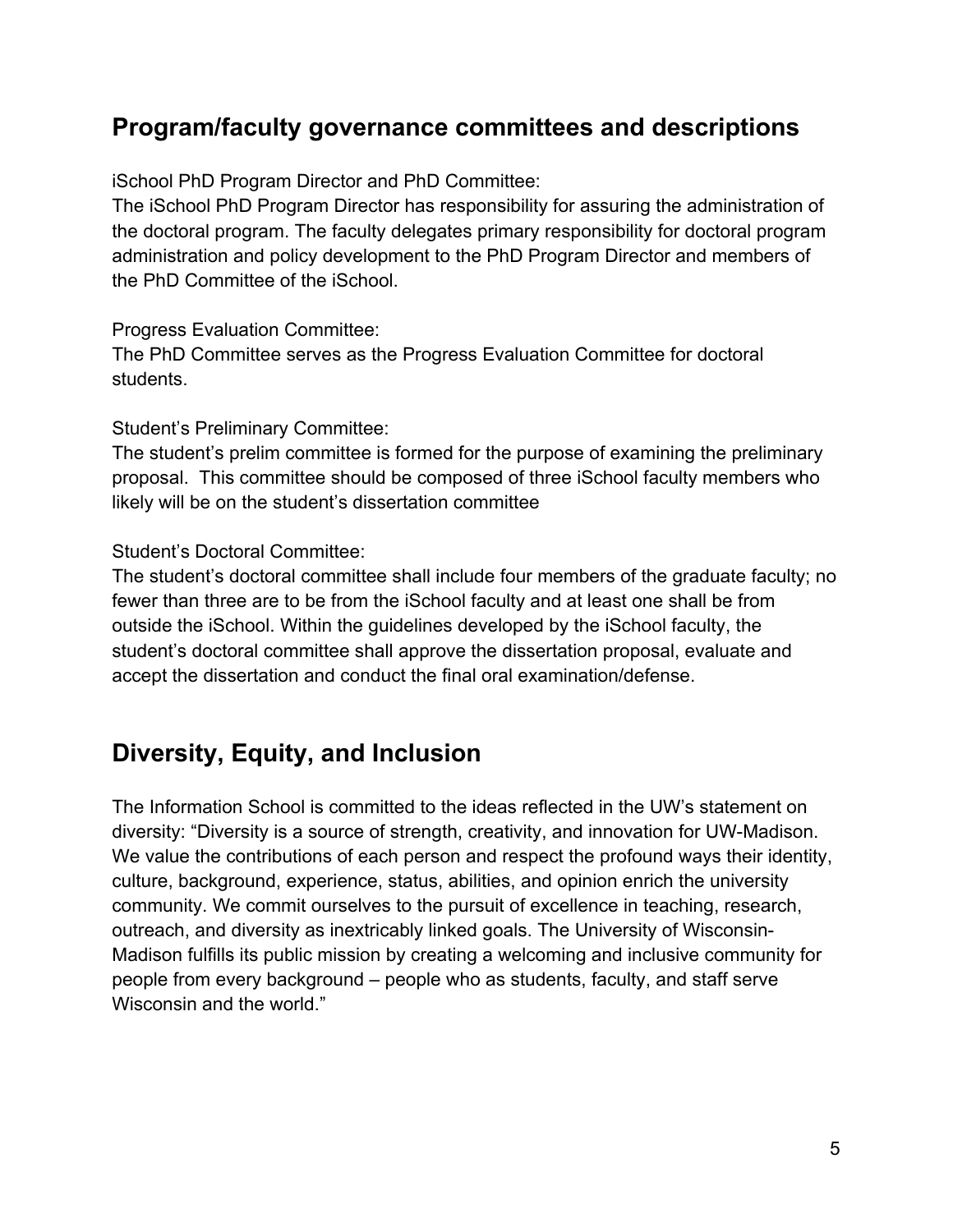## **How to Get Involved**

As a graduate student at UW-Madison, you have a multitude of opportunities to become involved on campus and in your academic discipline. This involvement often enhances your academic, professional, and personal growth through developing advanced leadership, communication, and collaboration skills. It also provides opportunity for professional networking.

#### On Campus & In the Community

The Wisconsin Idea is the principle that education should influence and improve people's lives beyond the university classroom. For more than 100 years, this idea has guided the university's work. You will find a list of ways to engage in campus and local community life at:

**The Graduate School's Current Student Page**

grad.wisc.edu/current-students

**The Wisconsin Involvement Network Page**

https://win.wisc.edu/

#### **Student Organizations Page**

https://win.wisc.edu/organizations

If you are a student actively involved in leadership and service activities, consider nominating yourself for membership in the following honor society:

#### **Edward Alexander Bouchet Graduate Honor Society**

grad.wisc.edu/diversity/bouchet

## **Getting Started as a Graduate Student**

This section guides you through important steps to take as you begin your journey as a graduate student at UW-Madison.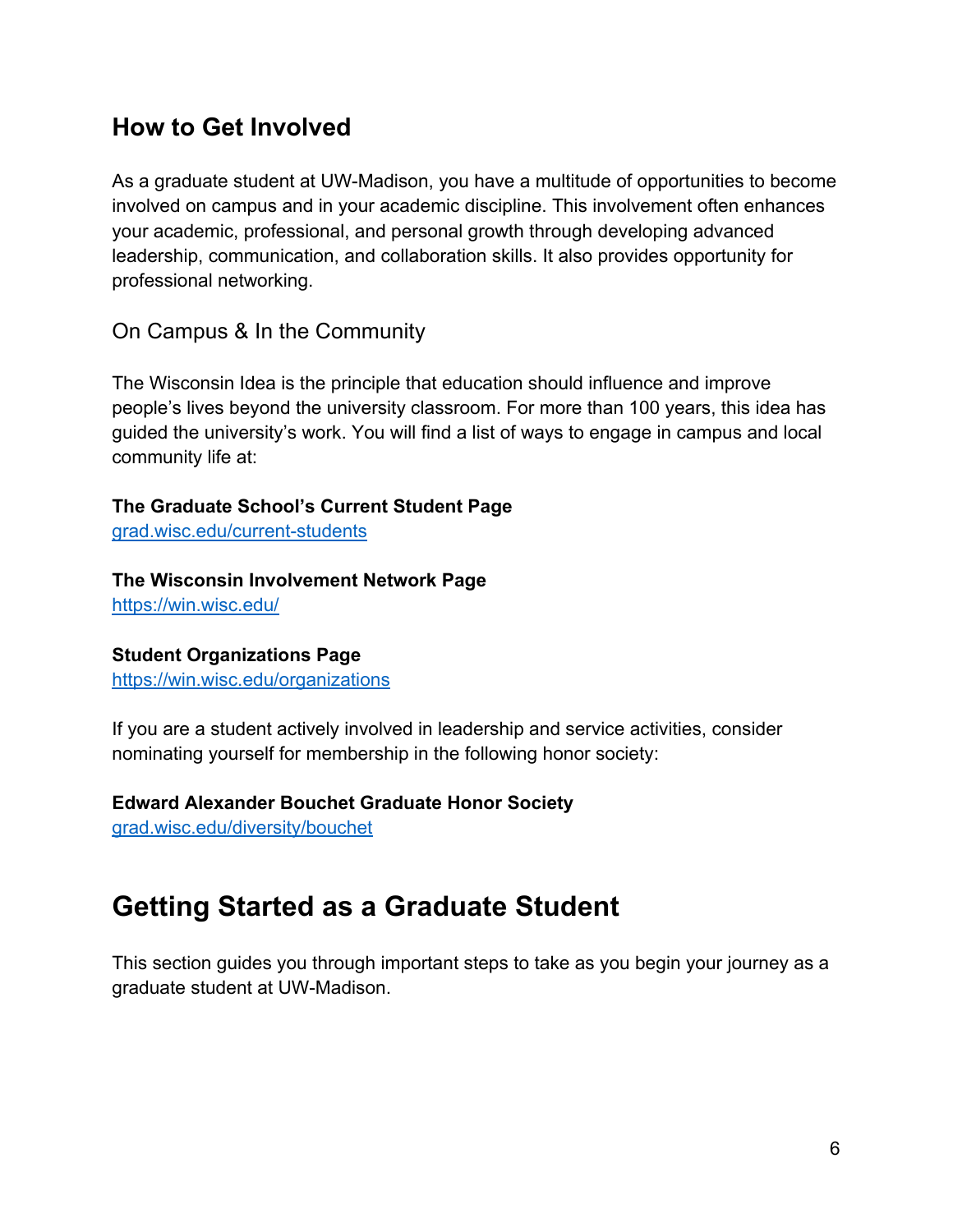## **New Graduate Student Checklist**

Be sure to review all steps listed on this webpage for new graduate students:

#### **The Graduate School's New Student Page**

grad.wisc.edu/new-students

In addition to a checklist for all new graduate students, that webpage includes sections with additional steps to take if you are a new international student, student with a disability, student veteran, student with children, or student with funding.

## **Doctoral Degree Checklist: Timeline & Deadlines**

The Graduate School maintains a list of steps to complete your degree, including deadlines and important things to know as you progress toward graduation: grad.wisc.edu/current-students/doctoral-guide.

In addition to what is posted on this webpage from the Graduate School, you must meet all required steps in the iSchool Doctoral Program Requirements.

## **Advising & Mentoring**

Advising relationships are a central part of academia, important to both the experience and development of students and faculty members alike.

The Graduate School's definition of an advisor can be found here: policy.wisc.edu/library/UW-1232.

Your advisor has two main roles: 1) To assist you in acquiring the highest possible level of knowledge and competence in the field, and 2) to chair the committee that will determine whether you have performed at an acceptable level in each of your degree milestones (see "Degree Requirements" section below for further information on building your committee). Other roles of your advisor may include tracking your progress in completing your degree (note: this may include use of the Graduate Student Tracking System at gsts.grad.wisc.edu), assisting with course selection and planning your academic path, and helping you identify possible research mentors, committee members, and research opportunities.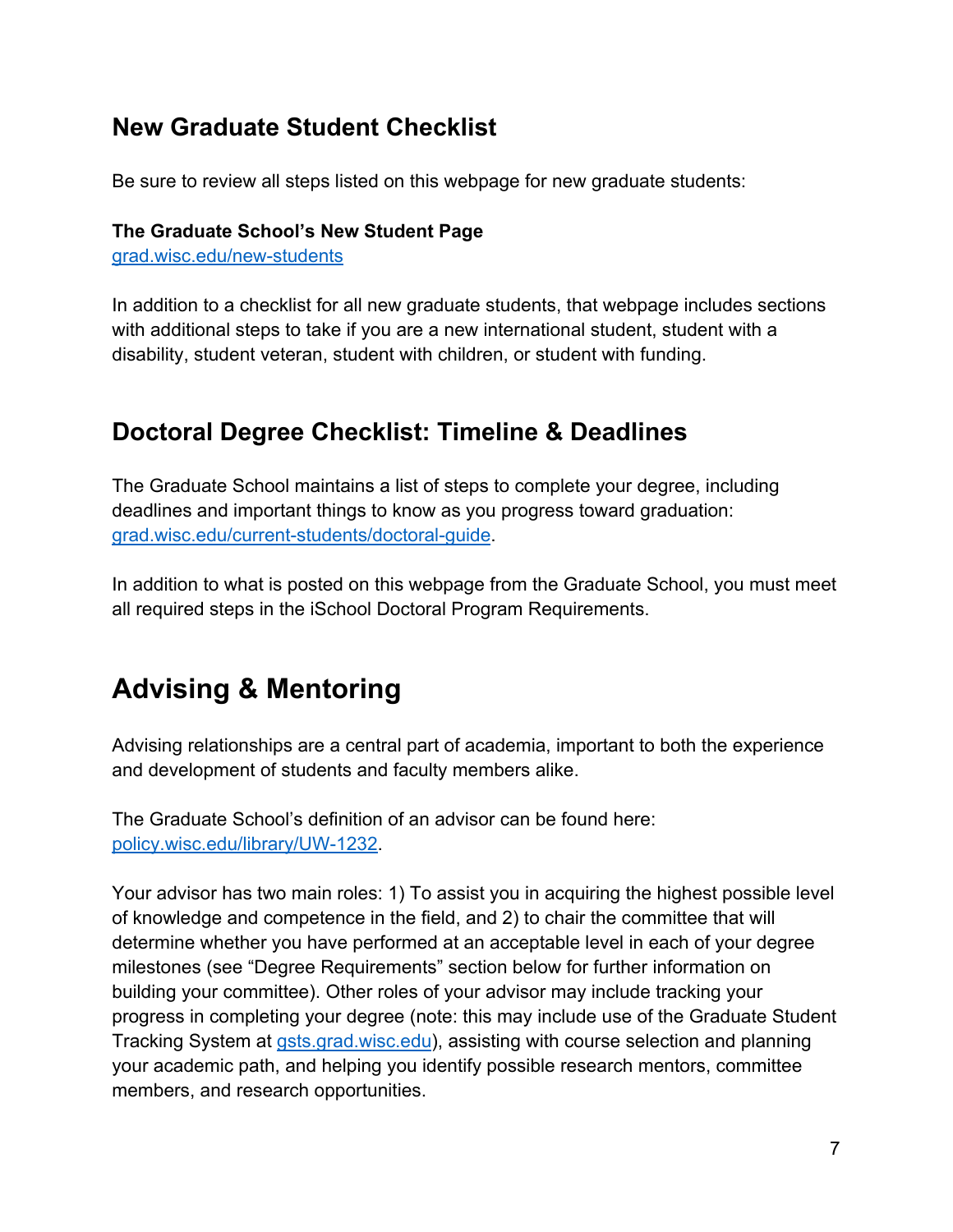The advisor advises the student on selecting courses, deciding upon and developing a minor and preparing the dissertation proposal. When the student finishes coursework, the student, after consulting the advisor, will submit to the iSchool PhD program director the names of three other faculty members who agree to serve on the student's doctoral committee. If the student subsequently changes the focus of the dissertation research, a change of advisor or a reconstitution of the committee may be requested. Both the student and advisor are responsible for making their expectations clear to each other. Be sure to discuss this with your advisor.

## Finding & Selecting an Advisor

Upon admission, the PhD program director appoints each student to a faculty advisor whose expertise and project/research interests match closely with those that the student intends to acquire. Your faculty advisor(s) will be a key source of guidance for your academic development. Further definition can be found here: policy.wisc.edu/library/UW-1232.

The name and contact information of your faculty advisor can be found on your Student Center on MyUW (my.wisc.edu) under "Academic Progress" and then "Advisors."

## Changing Your Advisor

As the advisor-student relationship is one of mutual agreement, it may be terminated by either party. Students wishing to change advisors should first discuss the possible change with the PhD Director, current advisor and potential advisor. If the PhD Director, current advisor and new advisor agree to the change, then the student notifies the student records manager who will update the student record in the UW system. No faculty member is obliged to accept a student's request to serve as advisor; however, faculty members will assist students in finding an advisor who best serves the student's needs.

Every graduate student must have an advisor or else they may be suspended from graduate study at UW-Madison by the Graduate School. Be sure to follow procedures to re-select a new advisor (described above) prior to finalizing the termination of your current advising relationship. You can confirm that the name of your advisor has been updated in the official record by looking in your Student Center on MyUW (my.wisc.edu) under "Academic Progress" and then "Advisors."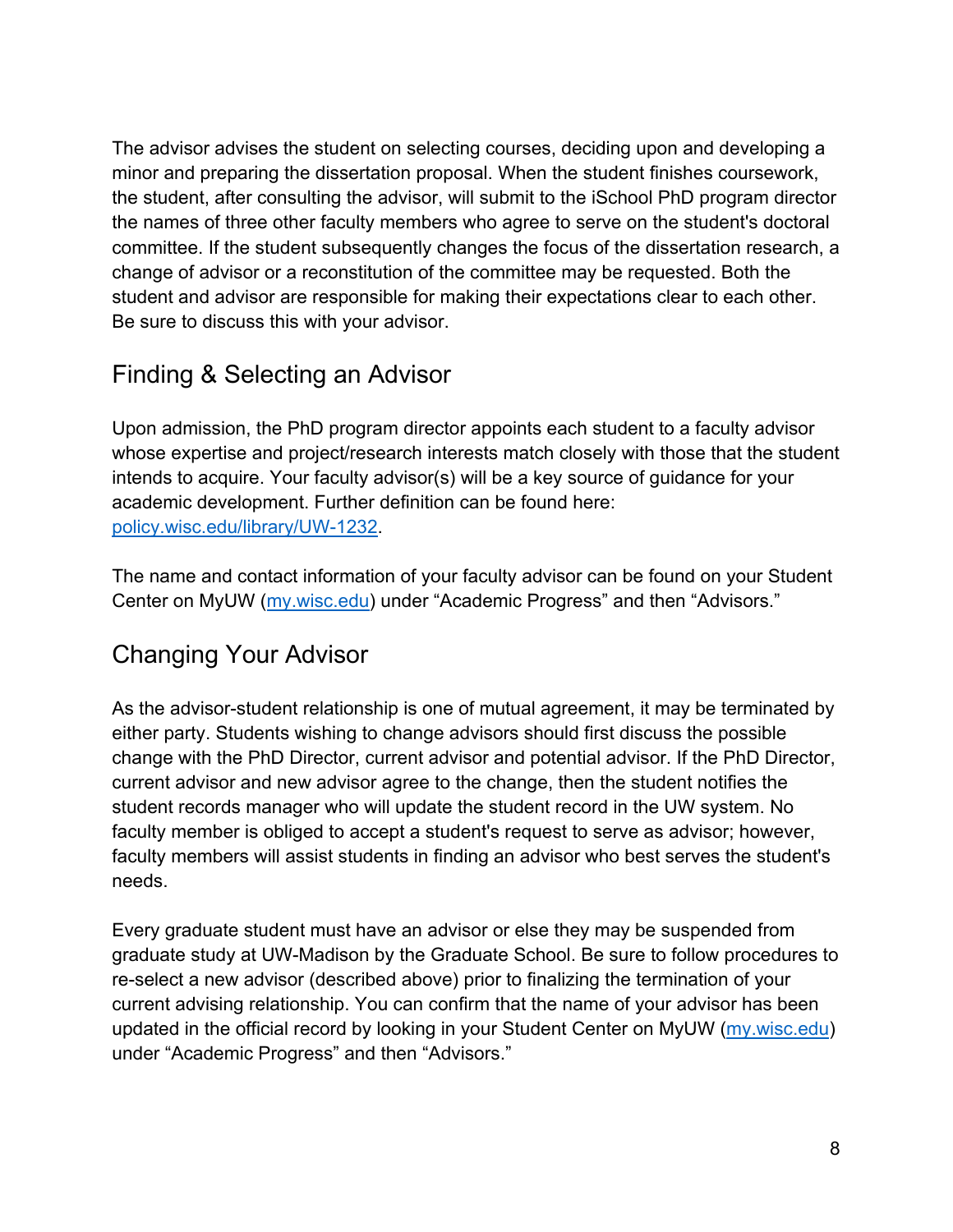Your advisor should be a faculty member in the program whose expertise and project/research interests match closely with those that you intend to acquire. To learn more about the faculty in your program, review the Faculty Directory on the iSchool website (https://ischool.wisc.edu/faculty-staff-directory/) and consider consulting the following sources:

- Courses and seminars you attend
- Our program website (https://ischool.wisc.edu/)
- Faculty publications
- Students currently in a prospective advisor's group/lab

Additionally, you may wish to have a discussion with a prospective advisor. Below are some questions to consider asking in this discussion, though it is not a complete list. You should spend some time identifying what is most important to you in your graduate training and ask questions accordingly.

Questions to Ask of Prospective Advisors (Adapted from IPiB handbook)

- What thesis projects would be available to me if I were to join your group?
- Would these projects expose me to a variety of different approaches?
- In general, how available will you be to answer questions I might have?
- What is your philosophy regarding the amount of guidance the advisor should provide to a student during preparation of the thesis proposal, literature seminars, thesis writing, etc.?
- What are your expectations for the amount of time I should spend each day/week in your group/lab?
- What regularly scheduled activities (e.g., group meetings, joint group meetings, research clubs) does your group participate in that provide an opportunity to get outside input on my research project and to hear about the work of other students and postdocs?
- Do you encourage your students to attend seminars and journal clubs, including those that may be outside of their narrow field of interest/research?
- Do students in your group/lab have the opportunity to attend professional meetings where they can interact with colleagues/researchers from other institutions?
- Do you include your graduate students in professional activities that will familiarize them with their field of interest/research, such as reviewing manuscripts and meeting with visiting speakers?
- How long do you think it should take me to get my degree?
- What are your former graduate students (if any) doing now?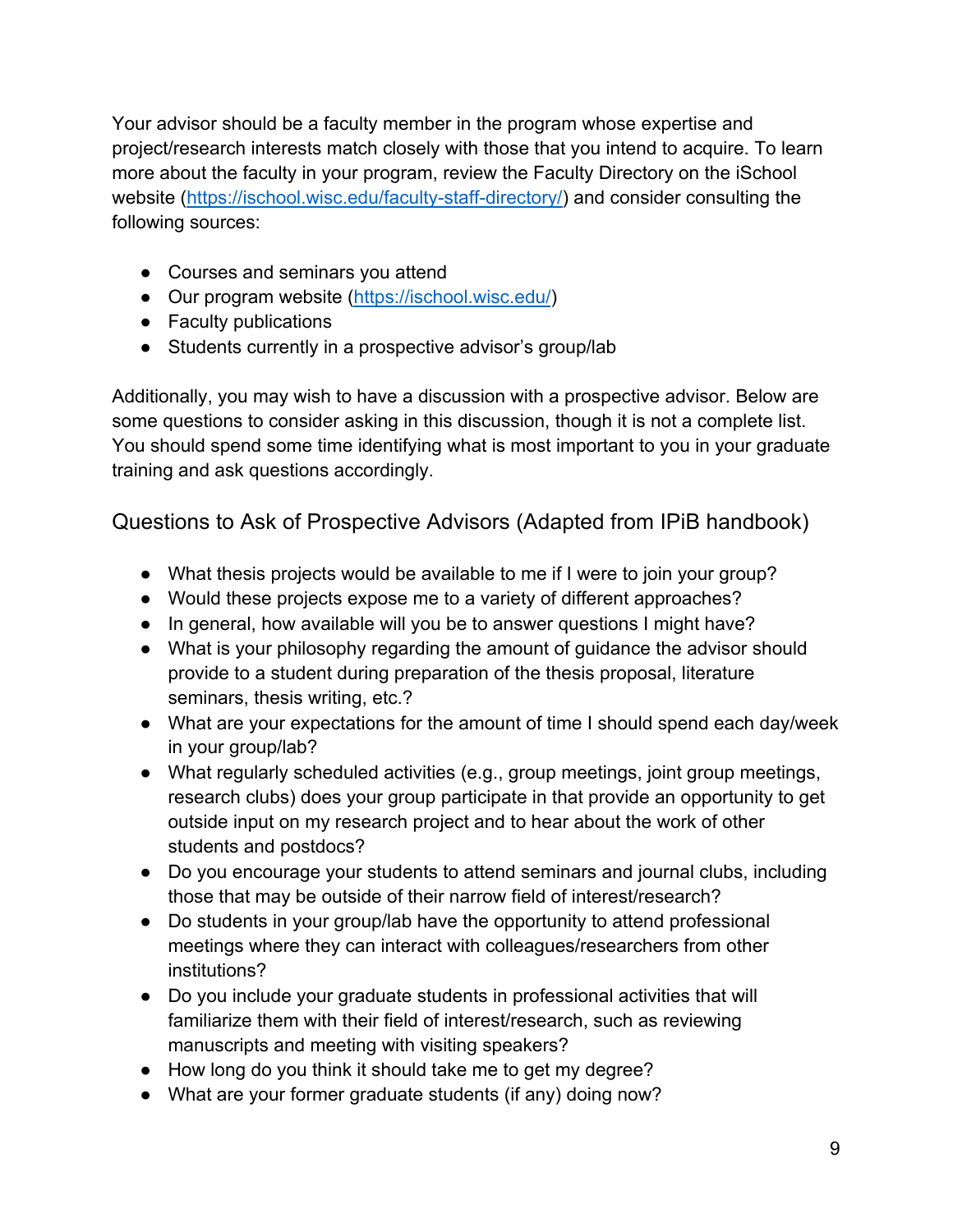● What is your general philosophy of graduate training and what goals do you have for your graduate students?

## Mentoring Networks

In addition to a formal advisor, you are encouraged to develop a broad network of individuals who can provide academic and professional mentorship during and beyond your time as a graduate student.

## **Doctoral Degree Requirements**

All students in the School of Information Doctoral Program are responsible for keeping aware of the following requirements to complete the degree.

For all current requirements to complete your degree (e.g., credits, courses, milestones, and learning outcomes/goals) see your Information PhD program page in the *Graduate Guide: https://guide.wisc.edu/graduate/information/information-phd/*

Similarly, see "Policies" from the navigation bar of the program's page to learn about policies affecting these requirements (e.g., prior coursework, probation, credits per term allowed, time constraints, grievances and appeals, etc.). Note that when you look at the *Guide* to learn about program requirements, you will be viewing the current year's version. To find past versions of program requirements, see the Guide Archive and search for your program and the year you would like to reference.

## **Course Requirements**

The doctoral program is designed to give the student (1) a broad general knowledge of the field of information studies, (2) an in-depth knowledge of an area of specialty and (3) research skills necessary to conduct research in the student's area of special interest.

#### Credit requirements

The Graduate School requires a minimum of 32 graduate-level credits taken at the University of Wisconsin – Madison after admission to the doctoral program before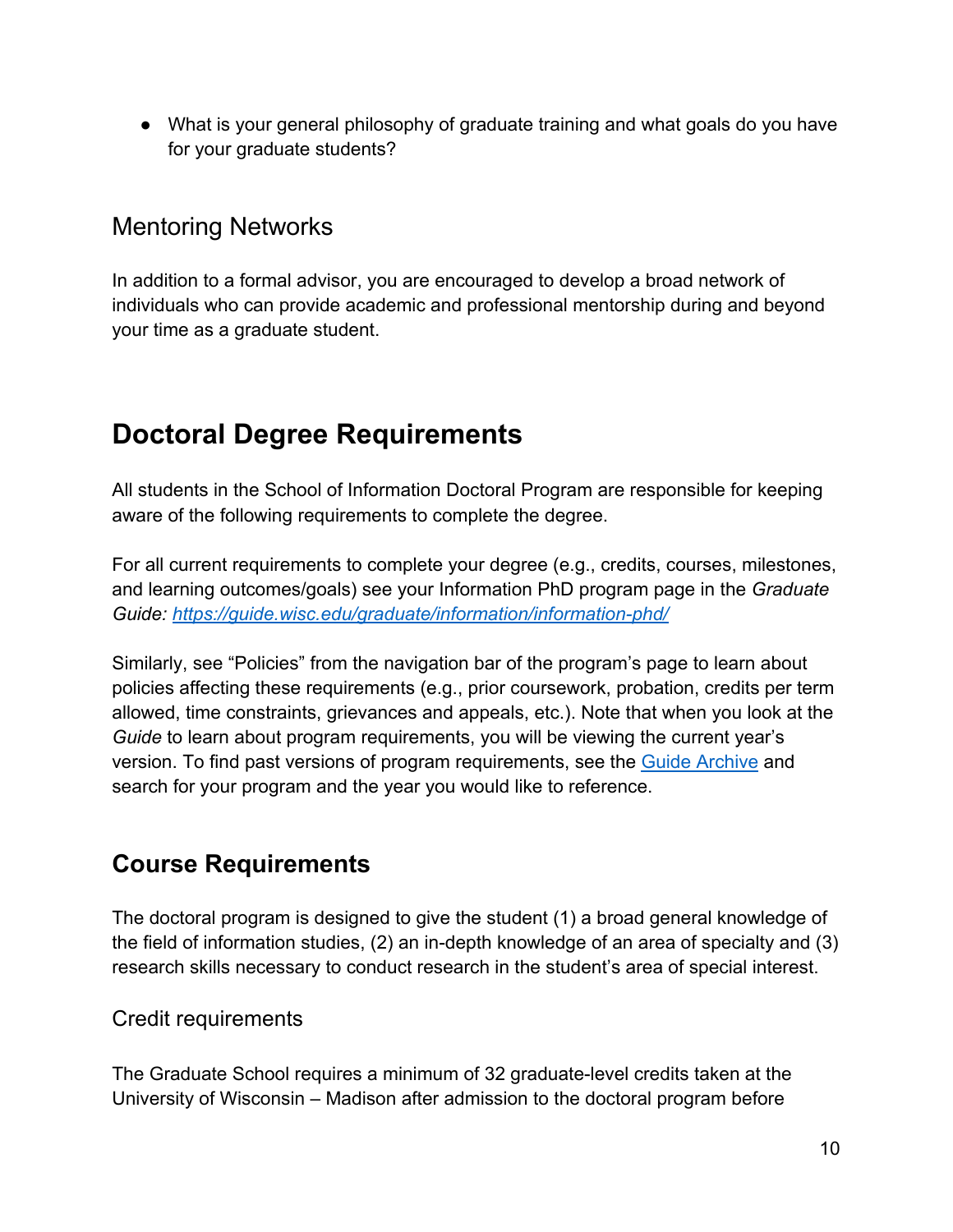achieving dissertator status. The minimum credit requirement for an Information School PhD degree is a total of 51 credits including 990s (Research and Thesis) and 999s (Independent Reading and Research). For information on counting prior coursework toward credit requirements (similar to transferring credits) or waiving courses see the section 'Academic Exception Petitions' below.

#### Course distributions and content areas

Coursework, as a whole, must contribute to a rationally unified program of study and research. In addition to work in the iSchool, PhD students must also complete a minor. Through coursework, PhD students are expected to gain (1) a broad background in information studies research and scholarship and (2) develop an in-depth knowledge in an area of specialty. This is a summary of the iSchool course requirements, which are detailed below:

- Core Information Science Courses (15 credits)
- Breadth Courses (12 credits)
- Specialization (12 credits)
- Doctoral Minor (12 credits)

#### *Core Information Science Courses (15 credits)*

Students show development of a broad background knowledge of the LIS field through completion of content area coursework. All students must take

- LIS 910 Research Design and Methodology for LIS
- 6 credits of LIS 925 a 1-credit departmental seminar course
- Seminars in at least two of the following four areas: 1) Use, Users and Context; 2) Information Organization and Access; 3) Cultural Philosophies, Histories and Debates; and 4) Information Policy, Management and Institutions. iSchool PhD seminars are preferred; however, if no PhD iSchool seminar is available, an alternative iSchool course may be recommended by the PhD program director and the student's advisor.

#### *Breadth Courses (12 credits)*

Must take at least one 3-credit course in each of the following four areas: 1) Intro to Research Design, Thinking, Methods; 2) Statistics/Numerical Literacy; 3) Working with Digital Data; and 4) Pedagogy. Suggested and pre-approved lists of courses for each of these areas are available from advisors.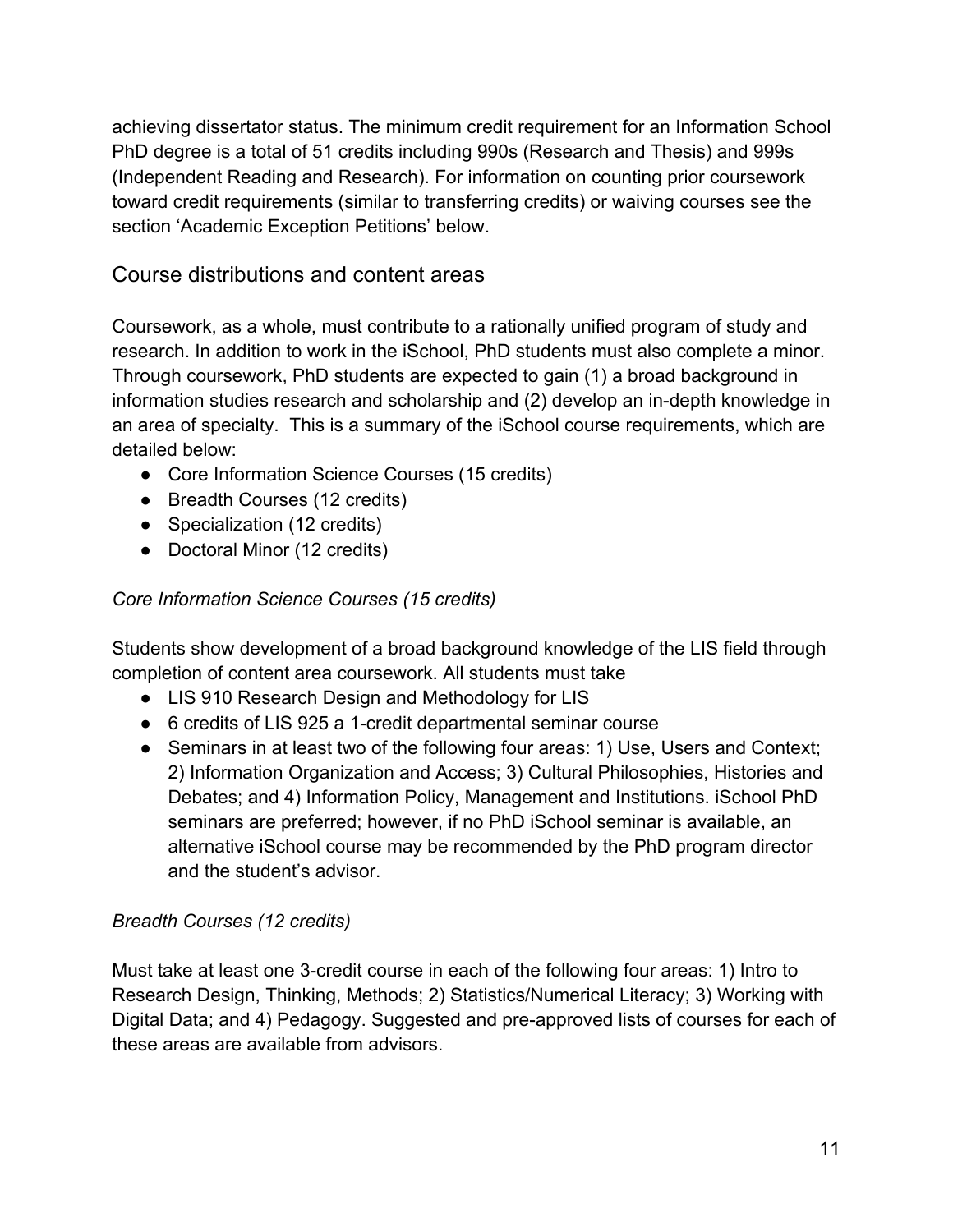#### *Specialization (12 credits)*

Students must complete a minimum 12 credits in their area of specialization. Courses must be relevant to the student's program of study. Courses should be chosen in consultation with their advisor.

#### *Doctoral Minor for iSchool PhD students (12 credits)*

Students must complete a minimum of 12 credits in their PhD minor. Students may complete a concentrated minor or a distributed minor or a concentrated minor. If the minor is located within a single department (concentrated; Option A), the requirements of that department must be met. The distributed minor (Option B), a minor in which courses are selected from among two or more departments, must consist of at least 12 credits. Option B can be appropriate for iSchool PhD students because information studies theories build upon research and principles from a diversity of other academic disciplines and professional fields. Additionally, information studies research frequently involves not only the theories and techniques from information studies, but also the substantive materials in diverse fields of knowledge and the greatly varied community and institutional contexts (e.g. school. Research institute, general community) within which information services are provided. The intent of the minor is not met with basic courses taken to meet the research skills requirement.

## **Additional Program Requirements**

#### Theoretical Approaches

Students should develop expertise in the theoretical frameworks they select for their dissertation as approved by their advisor. Knowledge of theoretical approaches will be obtained through LIS 910 and other coursework, both inside and outside the iSchool, and may include:

- Critical theory: gender, race, culture, able-ness, power, public spheres
- Historiography and geography: social construction and production of time and space, temporal/spatial processes, theories of place, politics of canon formation, public history
- Organizational theories: theories of organizational change, leadership, management, work practices, professions
- Paradigms: different traditions within philosophy of science (e.g. pragmatism, positivism, post-positivism), epistemology, ontology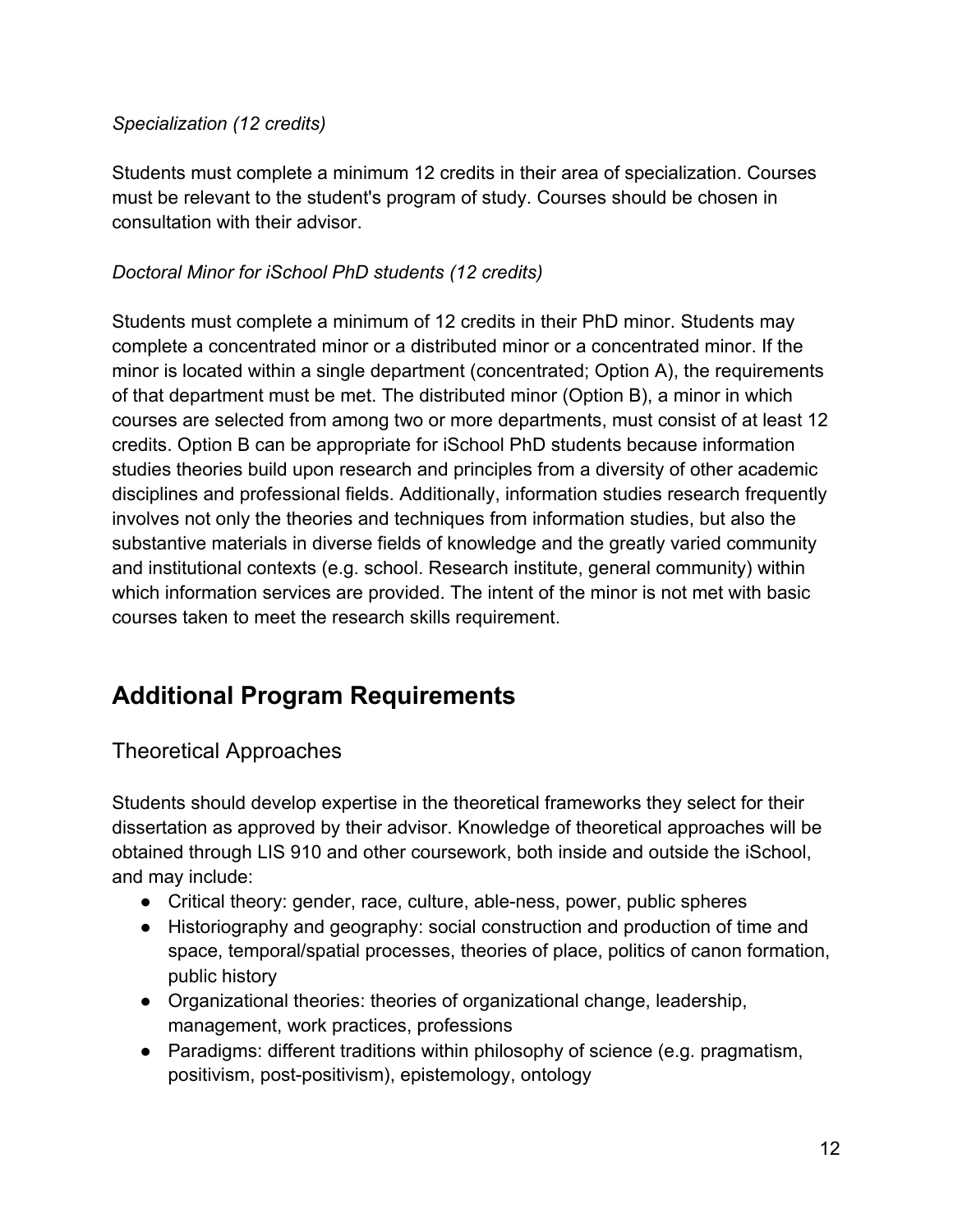- Psychology theories: cognitive psychology, social psychology, developmental psychology, perception, etc.
- Socio-political theories: political science, sociology, policy, economics, ethics, jurisprudence
- Socio-technical theories: activity theory, systems theory, social network theory

#### IRB Training

IRB approval is required for all studies written up as MD papers, unless the MD paper does not involve human subjects. Regardless of whether an MD paper requires IRB approval, each student must successfully complete the Human Subjects tutorial by the time she or he submits the first MD paper.

#### Publishing and Conference Presentations

Prior to the PhD student's portfolio defense, the student must have completed at least two submissions to a refereed journal, conference, or book chapter. Please see the section below on Funding for Conference/Research Travel for information about departmental and Graduate School funds to support conference attendance or research-related travel.

#### Research Practicum

Each student is required to fulfill one research practicum. The purpose of the research practicum is to ensure that each PhD student has basic experience in several areas of research (e.g. study design, data collection, data analysis, report writing), to familiarize students with faculty research and to promote collaboration between PhD students and iSchool faculty. Each practicum may be taken for credit, or may be taken for no credit. If the practicum is taken for credit, the student should register for 2-credit practicum. The practicum must include at least 90 hours' worth of work. The maximum number of research practicum that may be taken for credit is two.

To fulfill a practicum requirement, the PhD Committee recommends that students approach a faculty whose research area interests the student. Faculty are encouraged to periodically announce practicum opportunities to make students aware of research practicum possibilities. If doing two practica, students are encouraged to do their practica with two different faculty to gain experience with different research areas. Students are also encouraged to design each practicum to focus on a different research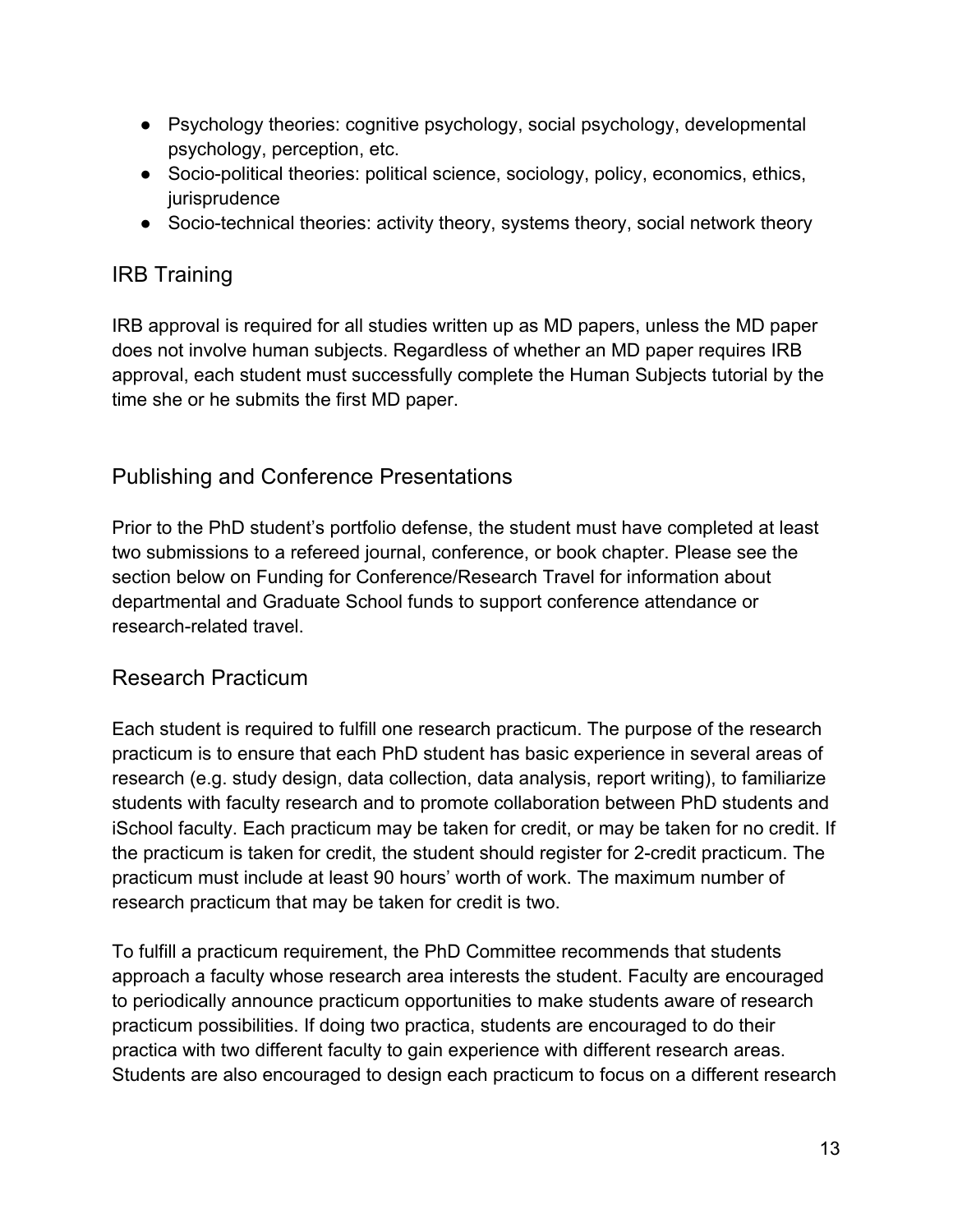skill (e.g. practicum one could focus on study design, while the second could involve data collection). Each practicum may also involve more than one skill.

A practicum may be taken with faculty outside the iSchool as long as the outside faculty ensures that the practicum meets the iSchool research practicum requirements and provides required feedback on the iSchool practicum form.

A research practicum cannot be fulfilled as part of a course; however, a course project could be extended into a research practicum if the student can find a faculty sponsor. The student and faculty sponsor should prepare a research practicum contract. A template can be found on the iSchool PhD Program Canvas site This contract defines the tasks, priorities, deliverables, due dates and number of hours to spend on each task. As part of the contract, the faculty sponsor must write a brief explanation of how the student's work contributes to the overall research and the student's personal research interests.

At the end of the practicum the faculty sponsor signs the contract, indicating that all tasks have been satisfactorily completed. This contract should be maintained in the student's portfolio and is proof that the student has fulfilled the practicum requirement. Students may also wish to maintain samples of research practicum outputs in their portfolio as evidence of experience or mastery of particular research methods or particular theoretical areas.

#### Teaching Experience

All students must demonstrate teaching skills and experience including cultural competency training. Students may meet the teaching skills requirement by teaching a course, through a Teaching Assistant position, or through a teaching practicum.

A cultural competency training statement must be included in the portfolio. This statement only needs to indicate the training the student undertook. Cultural competency training is often included in pedagogy courses such as LIS639, or students can take a dedicated cultural competency workshop or seminar. An indicative list of cultural competency training opportunities is available from students' advisors.

#### *Option: Instructors and Teaching Assistants*

For students who are instructors or teaching assistants, teaching skills and experience are documented through course evaluations from students. In addition, when PhD students teach a course, a faculty member provides them with an evaluation of their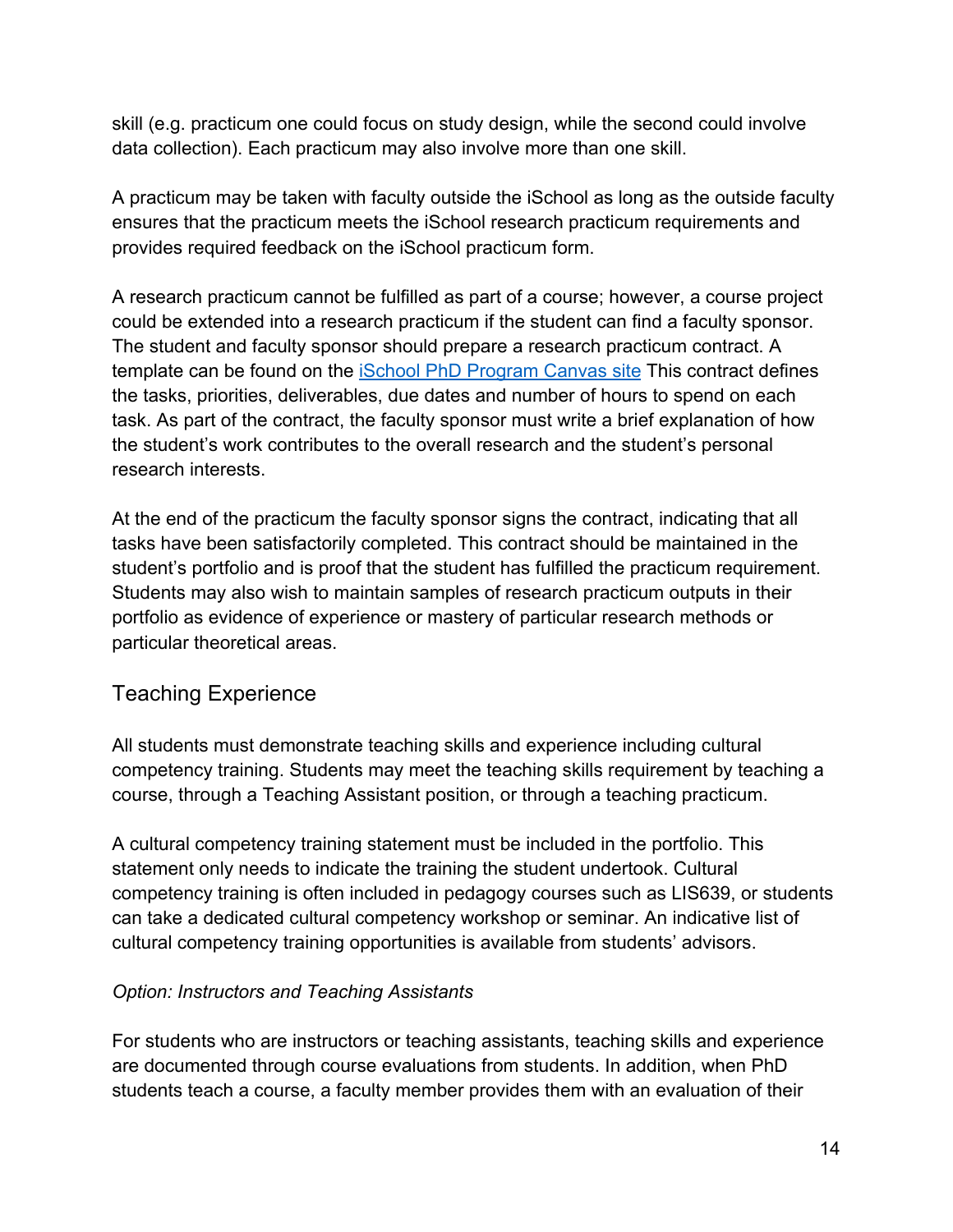teaching as part of the departmental course evaluation process. These are all optional documents for the teaching section of the portfolio.

#### *Option: Teaching practicum*

Students who do not teach a course must satisfactorily complete a teaching practicum under the supervision of a faculty member. The faculty supervisor assesses the practicum experience against student's stated goals using a rubric which is included in the portfolio. The purpose of the teaching practicum is to ensure that each PhD student has basic experience in LIS teaching, including the skills of course planning, materials development, presentation of materials, leading discussions and evaluating student work. Practicum outputs also provide evidence of teaching ability. The practicum may be taken for credit or may be taken for no credit. The maximum number of teaching practicum that may be taken for credit is one. Any additional teaching practicum may not be taken for credit.

To fulfill a teaching practicum requirement, the PhD Committee recommends that students approach the faculty who teaches the course with which they would like to gain experience. The student and faculty will prepare a "contract" describing the student's obligations. A template can be found on the iSchool PhD Program Canvas site

Because the purpose of the practicum is to gain LIS teaching experience, the teaching practicum should be taken with an iSchool faculty member. Students may fulfill their practicum by working as a TA for an iSchool class, but they must provide evidence that their TA experience fulfilled all the practicum requirements (see below). Students who have taught LIS courses at other institutions may petition the PhD Committee to allow their previous experience to fulfill their teaching practicum requirement. This petition should also be accompanied by evidence of teaching as outlined below. Students cannot fulfill their practicum requirement by presenting in a class they are currently taking, or by giving presentations at colloquia.

The teaching practicum should be equivalent to one week's worth of teaching work for a course or approximately 45 hours' worth of effort. It must include the following elements: course planning, preparation of materials (e.g. course readings, handouts, slides, lecture, presentation), leading discussion and evaluation of students' comprehension of material.

Evidence demonstrating fulfillment of the teaching practicum requirements may include (but is not limited to):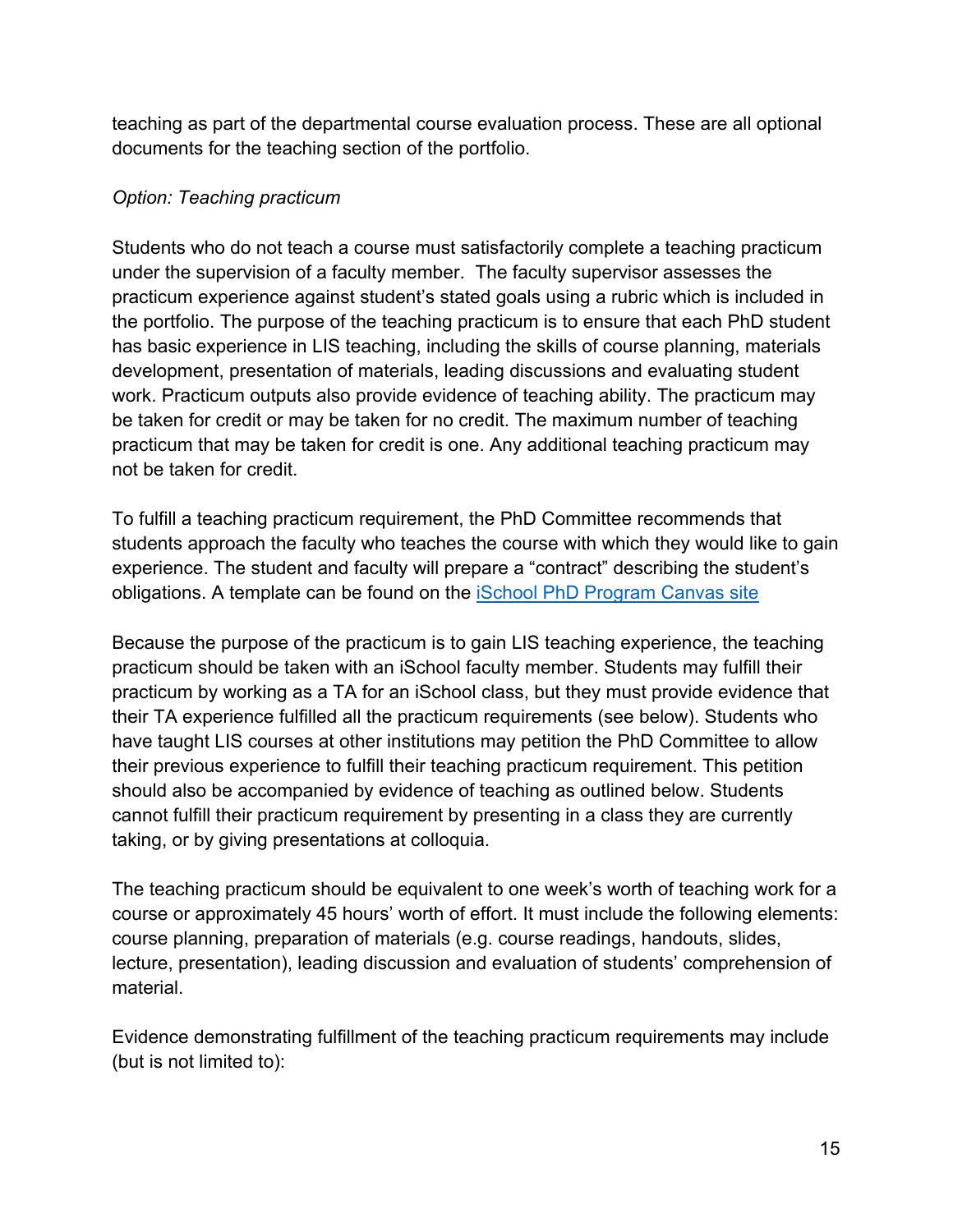- Description of the goals of the practicum and how the material covered helped students meet broader course objectives
- A reading list
- Examples of the students' work or completed assignments
- Lecture outline
- Contract signed by faculty sponsor at the end of the practicum indicating completion of agreed upon responsibilities and obligations (signed contract serves as proof that the student completed the practicum)
- Written feedback provided by the faculty sponsor indicating elements of classroom student evaluation of the PhD student's teaching

All evidence of practica should be maintained in the student's portfolio. A copy of the contract signed by the faculty sponsor is a proof document and should also be maintained in the student's portfolio. Faculty who agree to sponsor a practicum are responsible for providing a half-page of written feedback; a practicum should only be conducted when the faculty sponsor is available to observe and provide feedback.

## **Program Milestone Requirements and Deadlines**

The following sections outline key milestones in student progress toward the PhD.

#### Annual Progress Evaluation

Students will provide documentation of their progress through the program and other academic activities by completing the "PhD Student Annual Progress Evaluation Form." The purpose of the annual progress evaluation is to provide feedback and counseling for the student. All pre-dissertation students will submit this form annually via the iSchool PhD Program Canvas site. A formal review of the student's progress is conducted at the end of the first three semesters of study as part of the MD1 (Mastery Demonstration 1) defense.

#### Mastery Demonstration (MD) Papers

iSchool PhD students will demonstrate mastery of the required subject areas and research skills through two mastery demonstration (MD) papers. The MD paper represents scholarly work conducted by the student as part of a UW-Madison course,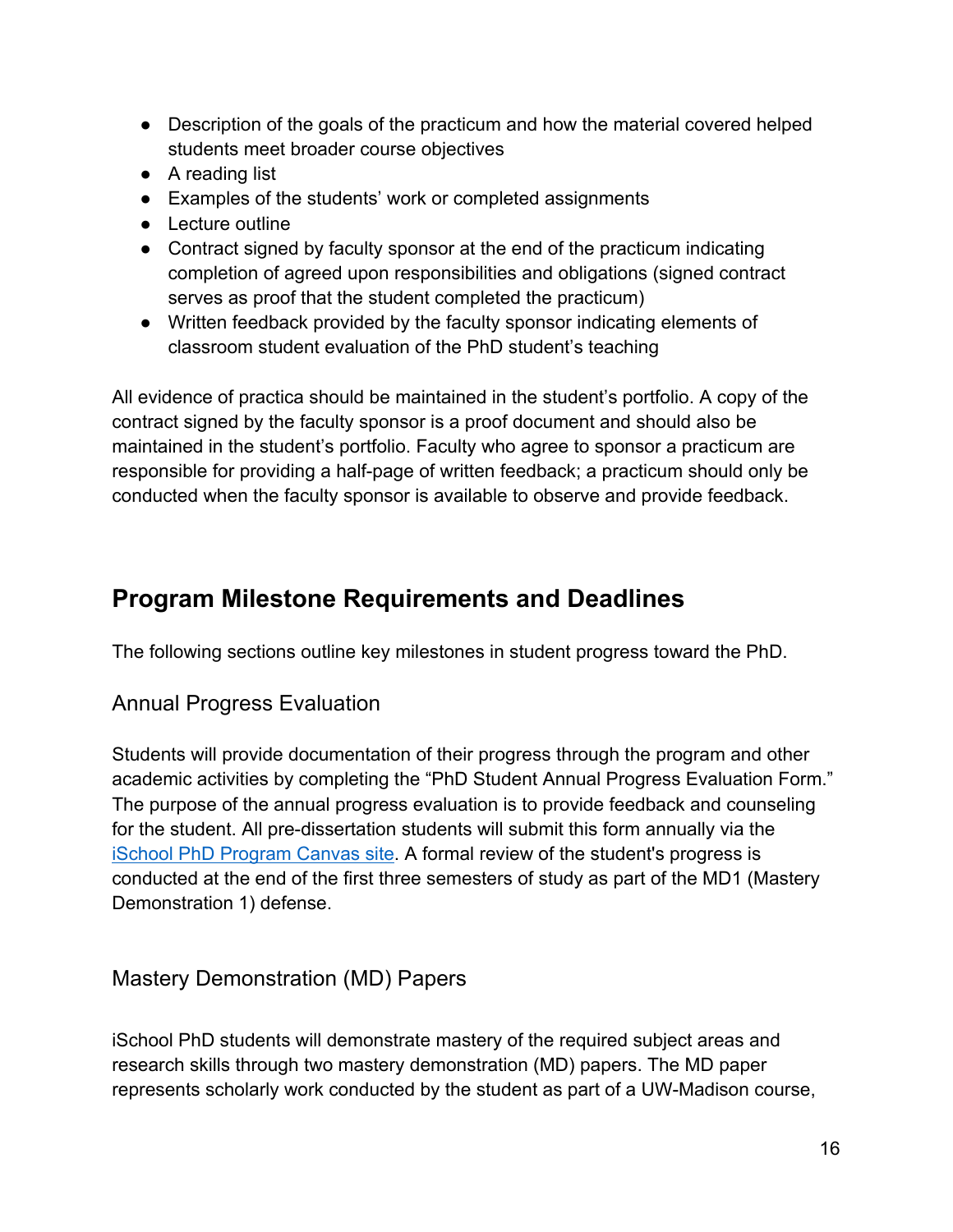project or independent study. The purpose of the MD paper requirement is to ensure that iSchool PhD students have the skills required to conduct and report on independent scholarly research. It is hoped that all iSchool PhD students will publish their MD papers at conferences or journals. Both papers require an oral defense for the purpose of gaining skills in articulating ideas verbally and having a dialogue with faculty members about ideas in the papers. MD papers are submitted and assessed via the iSchool PhD Program Canvas site**.**

The first MD paper must be submitted near the end of the student's 3rd semester (usually in late November). All students must complete the MD1 *proposal* during their first year of the program. Proposals are due at the end of semester 2. The iSchool PhD Committee strongly encourages students to do a literature review for their first MD paper. The literature review is more than a summary of related studies in the field. It is a piece of writing that expresses critical engagement with existing research and theories in the chosen topic area. The PhD Committee is looking for a paper that describes a well-defined area of research, that makes a clear point, and that explains how a substantial and representative amount literature relates to the area of research. The review should efficiently and accurately convey key elements of the literature, and should provide critical comments on and extensions to that literature. A rubric for grading MD papers is available on the iSchool PhD Program Canvas site.

MD1 proposals and papers are read by 3 members of the iSchool graduate faculty who constitute the student's MD1 Committee. One member of MD1 Committee will be the student's advisor (who will act as chair), and other members of the MD1 are selected by the PhD Program Committee. Where there is disagreement on the committee (between non-chair members), a 4th person will be called in (appointed by PhD Program Director).

The MD1 paper is examined by the student's MD1 Committee at a formal defense meeting. At the MD1 defense meeting, the student will be asked questions and speak to the work reflected in the paper. In addition, the discussion can cover the student's general progress, their thoughts about a minor field, their schedule for completion of the degree and other topics relevant to the student's performance and progress. The MD1 Committee's role is to assess whether the student has the potential to complete the requirements for the degree and whether the program is capable of offering the resources needed by the student. The meeting is not a public occasion. On the basis of the discussion, the Committee develops observations and recommendations for the student. The chair of the MD1 Committee reports these to the student and notifies the PhD Director of the completion of the process. Evaluation may result in a recommendation that the student not continue with the iSchool PhD program.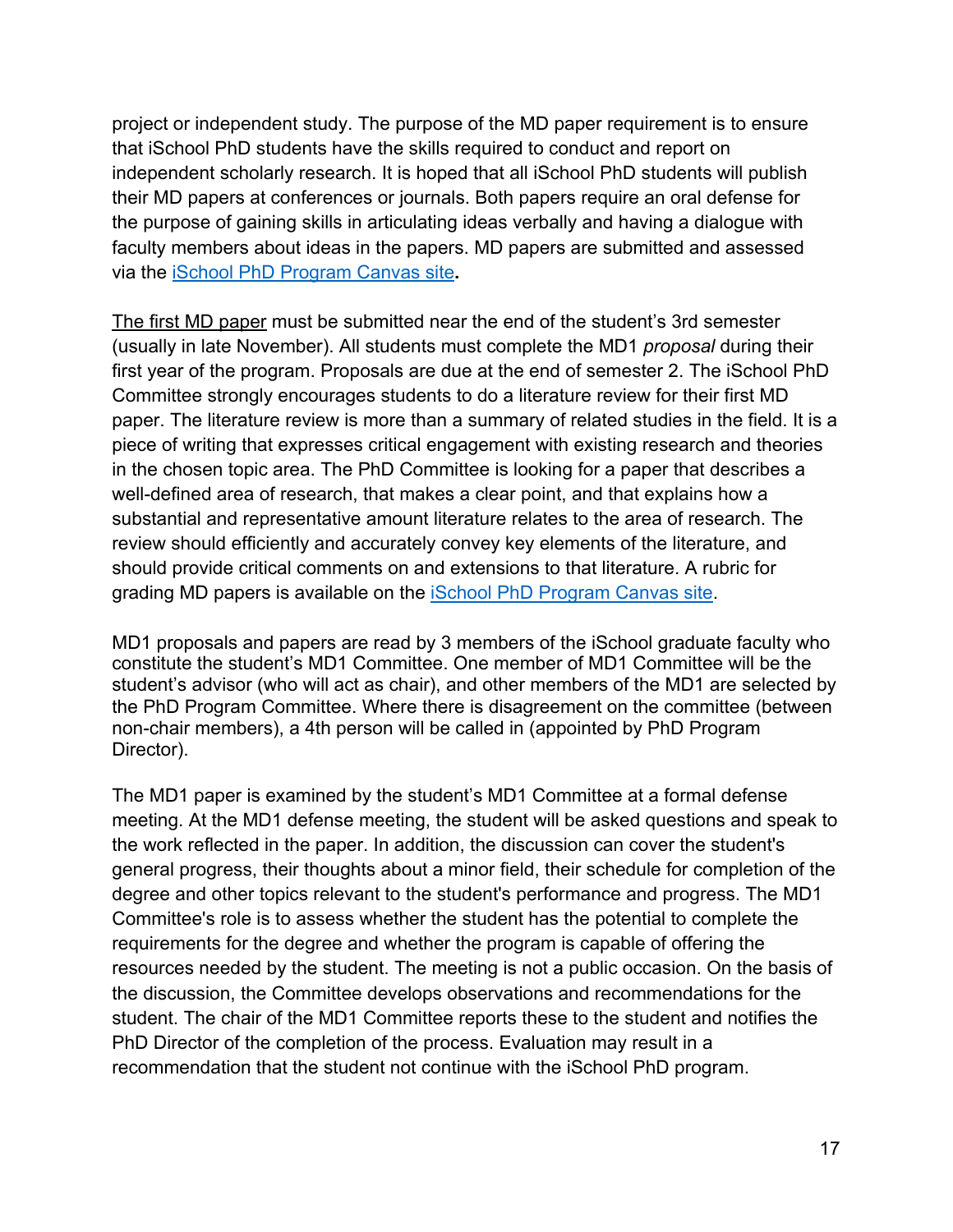The second MD paper must be submitted by the end of the student's 6th semester. Students should agree on a topic for the MD2 paper with their advisor. A committee of three faculty members will evaluate the MD2 paper, including the student's advisor who acts as MD2 Committee chair. Students should consult with their advisors about other potential MD2 Committee members (examiners). The MD2 Committee may include one faculty member outside the iSchool as part of the committee of 3, however, the student is responsible for contacting that person and getting agreement after PhD Committee approval. Advisors will share students' desired selections of MD2 Committee members with the PhD Committee who will make a final decision based on availability of examiners. After a student has been notified of their MD2 Committee, the student must arrange an MD2 defense meeting. This meeting will be similar to the MD1 defense meeting. A list of evaluation criteria for use by the MD2 Committee can be found on the iSchool PhD Program Canvas site. The evaluation criteria include a required literature review component, as well as making a novel contribution to relevant scholarly conversations.

The two MD papers should ideally address a student's research focus. Students may revise papers prepared for classes and submit them for the MD requirements. Before submission, students must get feedback on the paper from their advisor, and the paper should be revised on the basis of that feedback. The revision may be done in the context of a particular journal in which the paper may appear. The PhD Committee encourages students to make an appointment with the Writing Center to review their MD papers. MD papers may be turned in at any time before the deadlines, excluding summers.

MD paper extensions: see 'Academic Exception Petitions' section below.

Evaluation Expectations: Evaluation expectations increase from the 1<sup>st</sup> to the 2<sup>nd</sup> paper. The first paper should be at least suitable for a conference poster session or modest conference presentation. Reviewers should also have lower expectations for quantity of data included and sophistication of research question for the first paper. The paper should however present a compelling question or problem, begin or propose a reasonable exploration of that problem, present a logical research design to produce data that inform the research question, and meet all the style and format expectations for a scholarly paper. Expectations should rise for the second paper – it should be of the same quality as a peer reviewed conference presentation. The 2nd paper should be of publishable quality in a respectable peer reviewed journal. See the assessment rubrics on the iSchool PhD Program Canvas site for exact evaluation criteria.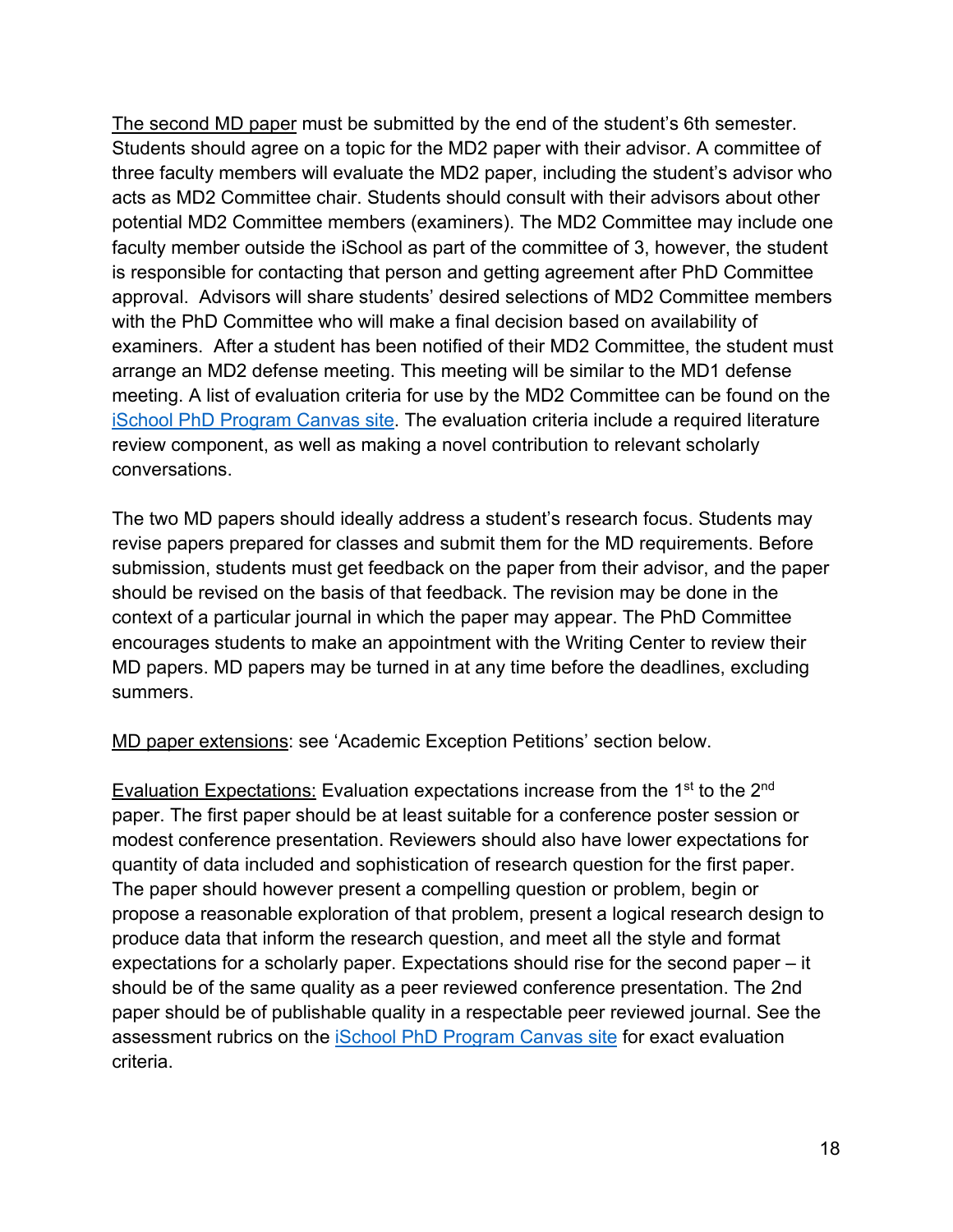MD Paper Scoring will be in the form of one of three scores: accept, accept with revisions, or fail. Both MD papers must be submitted and evaluated as "accepted" before the student can petition for the portfolio presentation and defense meeting.

Accept: This judgment means a paper is fully accepted in its present form although MD Committee members may still have suggestions for improvement prior to submission for publication.

Accept with Revisions: This judgment means that the MD Committee members find a paper promising, but flawed, and that they are willing to accept a paper conditional on defined improvements. If this option is chosen, the MD Committee members should create a list of required revisions and set a date for completion of the revision (typically one or two months). At least one MD Committee members should ensure that the student has completed the required revisions.

Fail: MD Committee members may fail a paper that does not meet publishable standards and would require substantial and profound work to make it acceptable. If the paper fails, the student is put on iSchool academic probation and must resubmit the paper to the MD Committee members following the same guidelines used in the original submission by a date set by the MD committee (usually one or two months). A Fail vote usually indicates that the reviewers find the paper largely unworkable. Therefore, students receiving a Fail vote should consider focusing efforts on a different paper. Only one such failure and resubmission is allowed during a doctoral career. After two such failures, a student will be asked to leave the PhD program.

Revisions: If revisions are required, a due date is set, and the revisions are reviewed by one or all reviewers. The outcome is communicated to the student by the student's advisor. The advisor will provide a memo/email to the student outlining which revisions are required in order for the paper to be considered acceptable. The student must submit on Canvas a revised copy of the paper and a cover memo outlining how the student has accommodated the required changes (with references to specific areas of text).

## **Advancement to Candidacy**

Students must complete their advancement to candidacy within four years of entering the program (by the end of the 8th semester). Students who miss this deadline will not be in good standing with the Information School and funding will be reconsidered. There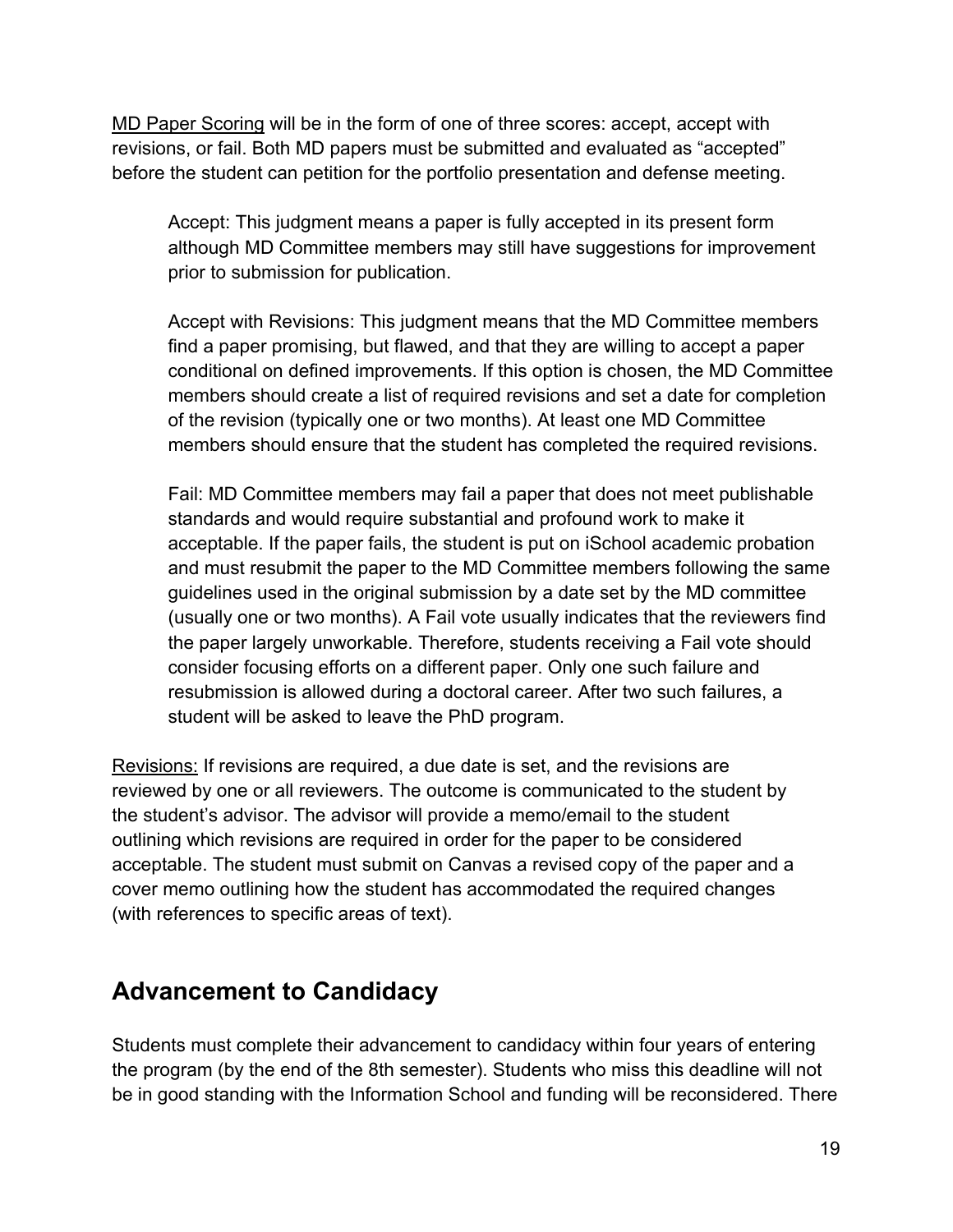are two parts of students' advancement to candidacy: 1) submission of a program portfolio, and 2) presentation and defense of a preliminary proposal.

#### **Committee**

At this stage, a *Preliminary Committee* is formed for the purpose of examining the preliminary proposal. This committee should be composed of three iSchool faculty members, including the student's advisor, who likely will be on the student's Dissertation Committee. A fourth faculty member from outside the iSchool must be added to the *Dissertation Committee* to examine the dissertation proposal and dissertation. These committees advise and evaluate satisfactory progress, administer preliminary and final oral examinations, evaluate a thesis or dissertation, and/or sign a degree warrant. For general guidance from The Graduate School on the role and composition of committees as well as an online tool to determine if your committee meets minimum requirements, see this policy page: policy.wisc.edu/library/UW-1201.

The student and advisor may decide whether or not to invite the outside faculty member to be on the Preliminary Committee. Following the Graduate School requirements, the fourth member and any additional members may be from any of the following categories, as approved by the iSchool's PhD Committee: graduate faculty, faculty from a department without a graduate program, academic staff (including emeritus faculty), visiting faculty, faculty from other institutions, scientists, research associates, and other individuals deemed qualified by the PhD committee.

### Program Portfolio

The portfolio is a way for students to demonstrate that they have met all program requirements, and that they have obtained the expertise necessary to undertake their dissertation project. Students are eligible to present a program portfolio when they have satisfied the program requirements, including completing all required coursework, clearing their records of all incomplete grades, acquiring the required graduate credits, and completing all teaching and research practica. The program portfolio should consist of a well-organized binder, electronic file, or electronic folder maintained by the student throughout their doctoral career. A list of materials to include can be found on the iSchool PhD Program Canvas site. Portfolios may be submitted at any time but must be submitted for examination 30 days before the end of the students' 8<sup>th</sup> semester. This gives enough time for the portfolio be examined and approved by the end of the students' 8th semester.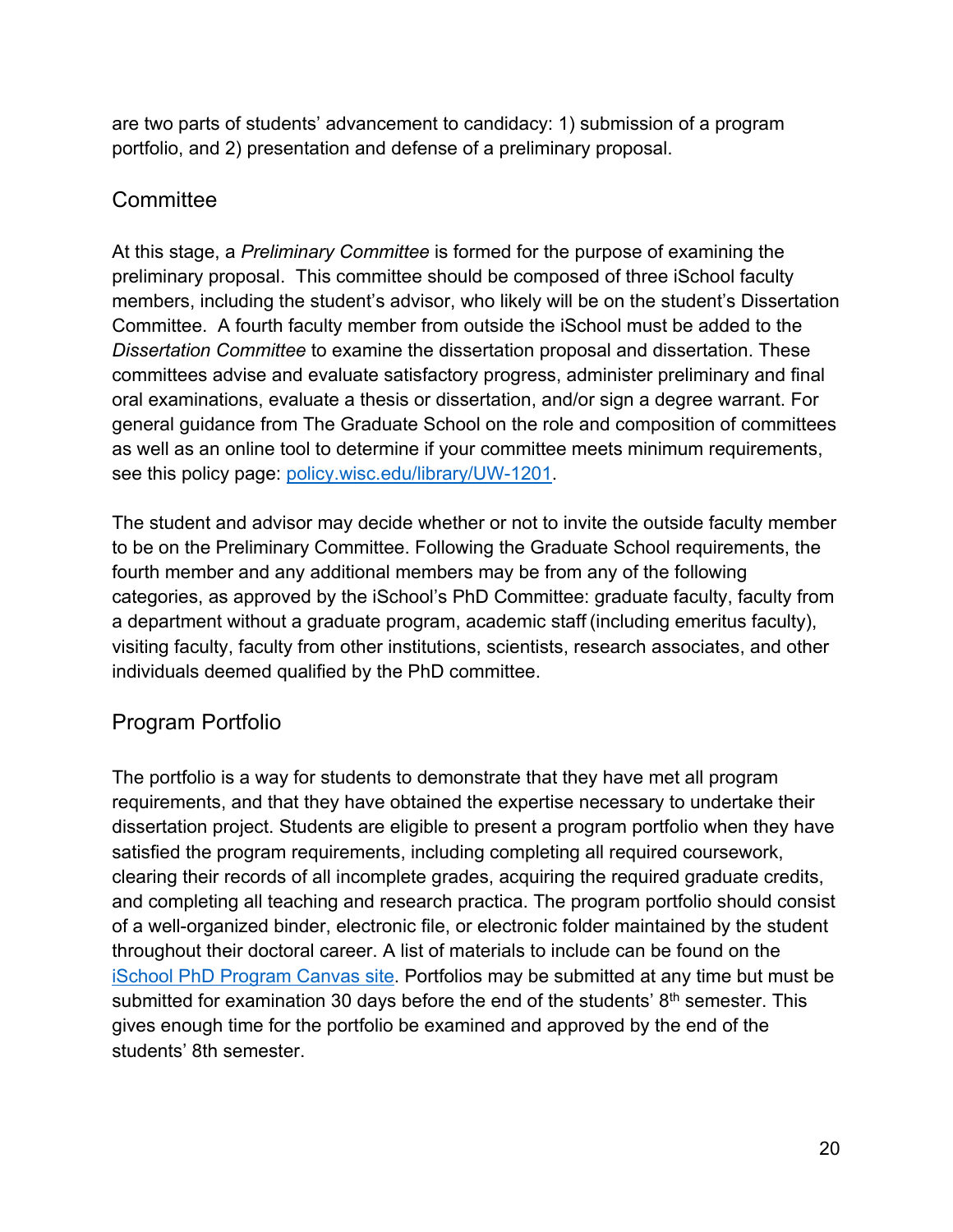Before the portfolio examination, the student's portfolio will be submitted to the advisor for approval. At this time, the student should contact Dennis Choi <dhchoi@wisc.edu> who will request a warrant for advancement to candidacy. The request for the warrant must occur at least **30 days before the end of the students' 8th semester.** 

Upon approval by the student's advisor, the portfolio must be available in print or digital format for a period of optional review and feedback by other faculty members for 30 days. Advisors are responsible for notifying all eligible faculty (via tenureischoolfaculty@g-groups.wisc.edu) and ensuring the portfolio is accessible in print or online (any accessible online space is acceptable including Box or Google drive). Faculty should direct questions to the student's advisor who will consult with the PhD Chair and student if necessary. After this time period, the portfolio will be submitted to the PhD committee for final approval. The portfolio is evaluated using a checklist which can be found on the iSchool PhD Program Canvas site.

#### Preliminary Proposal and Proposal Defense

After the portfolio is submitted, the student can schedule the presentation and defense of the Preliminary Proposal with their Preliminary Committee. The examination of the Preliminary Proposal (the proposal defense) must occur by the end of the students' 8<sup>th</sup> semester (see the UW Academic Calendar for the date of the end of semester). Students are responsible for arranging the examination date (proposal defense) with their Preliminary Committee. Preliminary Proposals must be submitted for examination via the iSchool PhD Program Canvas site by a date agree upon by the Preliminary Committee (generally two to three weeks before the end of the semester).

The Preliminary Proposal is a forward-looking plan for the student's doctoral research. The proposal should be 8-10 pages (not including references). Students should work with the advisor to decide the content areas of the proposal, as this will vary according to discipline. The proposal might cover the following areas:

- Statement of the problem/identification of the parameters of the area of investigation
- Delineation of the potential contributions of such an investigation
- Description of the scope and nature of the related literature
- Estimate of the feasibility (conceptual, methodological, financial, evidential) of conducting such a study
- Discussion of the potential and expected methodologies
- $\bullet$  Description of planned theoretical framework(s)
- Description of the research skills required to conduct such an investigation with a demonstration of knowledge of or a plan for acquiring the needed skills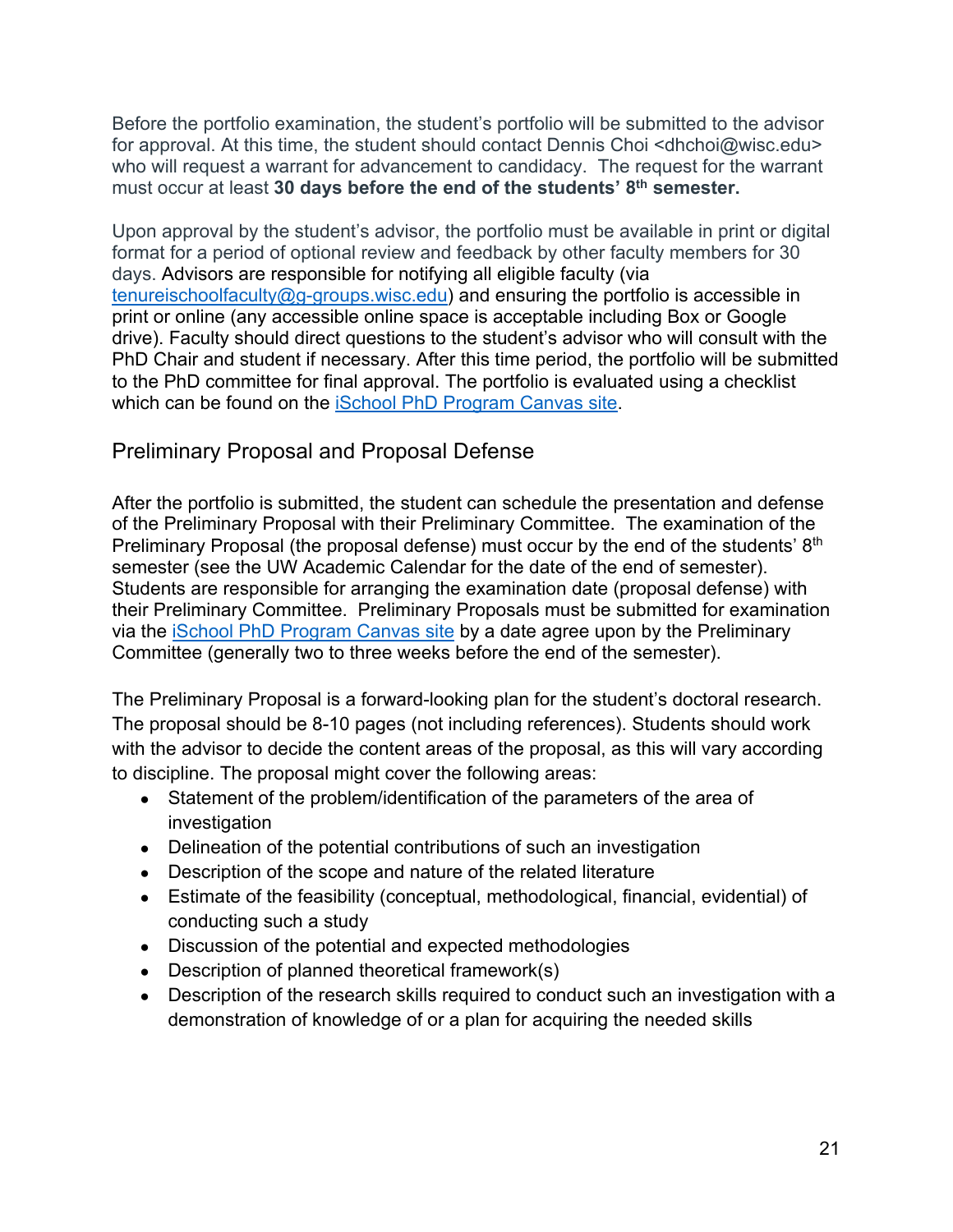There will be an oral defense of the Preliminary Proposal. In the defense meeting, the student will give a 20-minute presentation of the Proposal. Content will vary – the following is a suggested format for the presentation:

- Slide 1 motivating questions, proposed research questions, why the student is the right person to do this dissertation
- Slide 2 literature being drawn from, indication of coursework that prepared the student
- Slide 3 theories being drawn on, indication of coursework that prepared the student
- Slide 4 proposed methodologies for data collection and analysis, indication of coursework that prepared the student
- Slide 5 anticipated issues related to access to data
- Slide 6 contribution of this proposed study, impact, importance to research or practice

Following the presentation, the Preliminary Committee will ask the student questions and discuss suggestions for the student's dissertation research. In the event that the student is deficient in demonstrating appropriate mastery of research skills, theory or subject area knowledge, the Committee will recommend additional requirements that may include, but not be limited to additional course work and readings. The student's advisor, in consultation with the Committee, will determine when the student should fulfill these additional requirements.

#### Protocol and Timeline

Students must have their program portfolio and Preliminary Proposal examined by the end of their 8th semester in the program (see the UW Academic Calendar for the date of the end of semester). Revisions may extend beyond the end of the semester. Four weeks prior to the Preliminary Proposal defense, the student should meet with the iSchool Student Data & Enrollment Coordinator to review coursework and request a preliminary warrant. After a successful submission of the portfolio and defense of the preliminary proposal, the Graduate School Office issues a warrant authorizing the Information School to receive the student's program portfolio and preliminary proposal. The warrant constitutes a formal acceptance into candidacy for the PhD degree.

## **Dissertation and Oral Defense**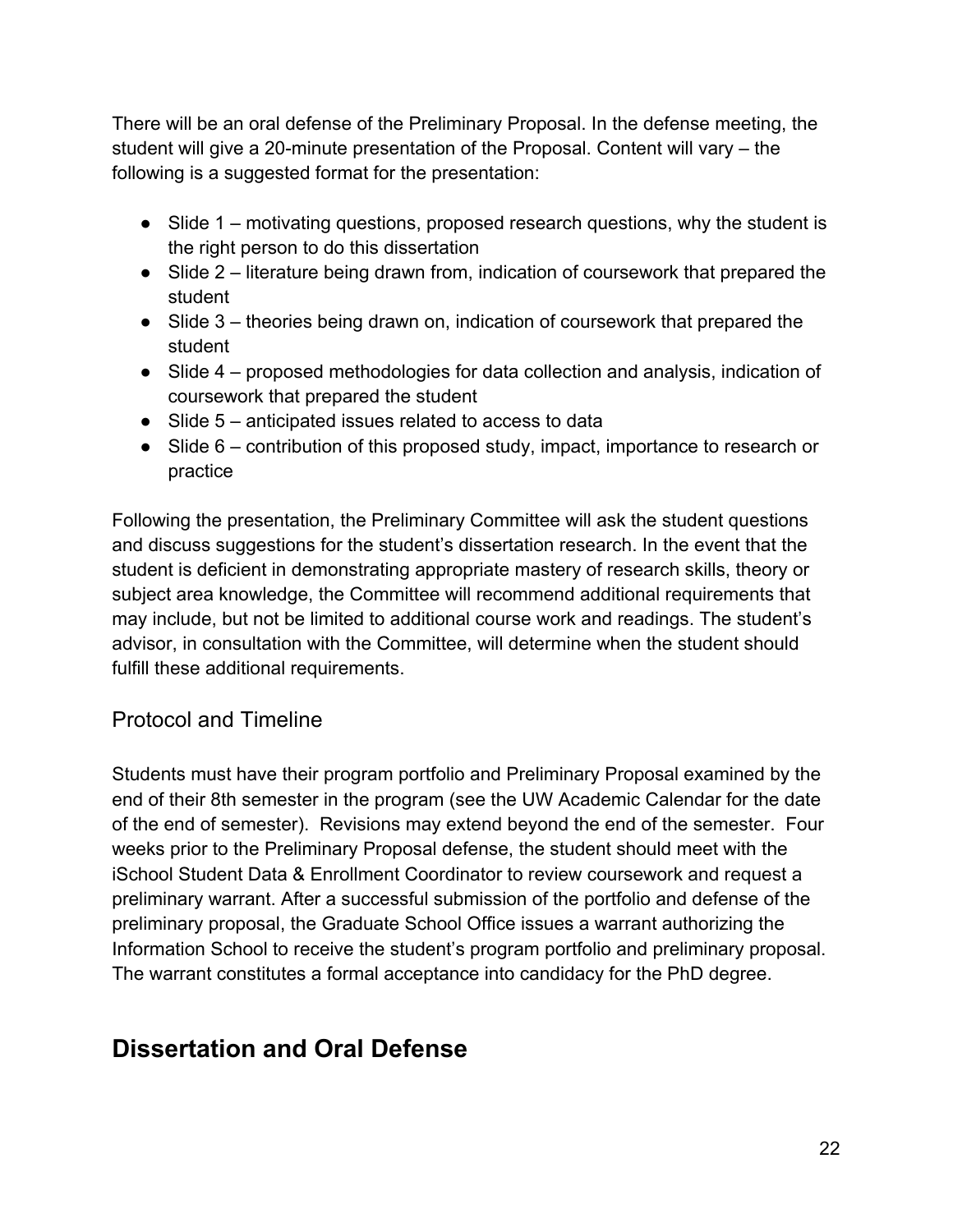The Dissertation Proposal is a formal document that the student prepares and that the student's Dissertation Committee evaluates and approves. The Committee should approve the Dissertation Proposal before the student collects substantive data for the dissertation. For many students, the Dissertation Proposal is the first three chapters of the dissertation: introductory chapter, literature review, and methods. In any case, the proposal must contain at a minimum the following sections:

- Statement of the problem including:
	- $\circ$  an indication of the relevance of the topic to information studies
	- o review of the literature and related research
	- $\circ$  an indication of the theoretical and conceptual framework within which the problem fits
- Specific research question(s) or hypothesis including:
	- $\circ$  an indication of the variables to be related or phenomena to be analyzed
	- o assumptions underlying the study and definitions of major terms in the question(s) or hypothesis
- Data collection discussion, including:
	- $\circ$  an indication of the nature of the data
	- $\circ$  the probable sources of the data
	- o general description of any instruments to be used to collect and record data
	- o procedures to be followed in data collection
- Analysis and interpretation discussion, including:
	- $\circ$  an indication of the method to be used in interpreting data
	- o statistical tests (if applicable) to be used
	- o method for grouping or interpreting non-quantitative data

In the Dissertation Proposal, the student must demonstrate the ability for independent investigation. The dissertation proposal evaluation process involves an oral defense. The student's Dissertation Committee shall supervise the dissertation, with the student's advisor serving as chair. Students shall arrange with their Committee the procedures for consultation and advice during the period of research and writing.

#### Oral Defense

When the student completes the dissertation and meets all other requirements, the student's Dissertation Committee will hold a final oral examination/defense open to all. While all faculty may participate in the oral examination, the decision on acceptance of the research rests with the student's Dissertation Committee. In order to participate in the university's May commencement exercises, the oral examination must be successfully completed by March. Students who have a scheduled oral examination,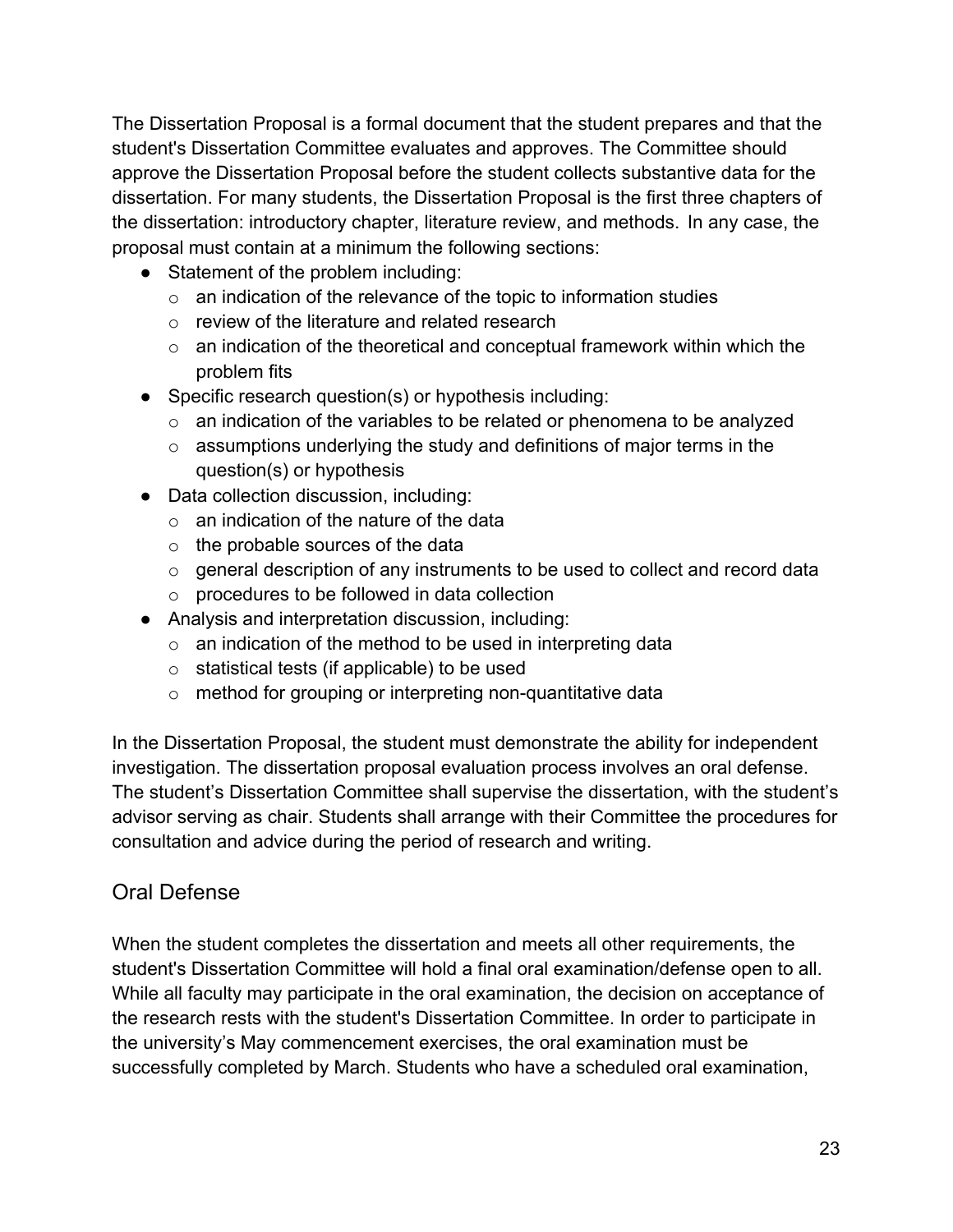and who plan to complete all requirements for the degree by December, may participate in the iSchool graduation ceremony in May of that year.

The dissertation must conform to the requirements of the Graduate School. One copy of the dissertation must be deposited in the Information School, in addition to those that the Graduate School requires.

#### Time Constraints

Students must take their final oral examination and deposit their dissertation within five years after passing their program portfolio and Preliminary Proposal. Timelines for completing a dissertation vary, and students should plan a timeline in consultation with their advisor and dissertation committee. A candidate for a doctoral degree who fails to meet the five year deadline may be required to take additional coursework, redefend their program portfolio and Preliminary Proposal, and to be admitted to candidacy a second time.

Doctoral degree students who have been absent for ten or more consecutive years lose all credits that they have earned before their absence. Individual programs may count the coursework students completed prior to their absence for meeting program requirements; that coursework may not count toward Graduate School credit requirements.

## **Enrollment Requirements**

In the iSchool, after finishing coursework, students can change to part-time status. You are responsible for following Graduate School policies related to course enrollment requirements and limitations:

**Adding / Dropping Courses** grad.wisc.edu/documents/add-drop

**Auditing Courses** policy.wisc.edu/library/UW-1224

#### **Canceling Enrollment**

grad.wisc.edu/documents/canceling-enrollment

**Continuous Enrollment Requirement for Dissertators** policy.wisc.edu/library/UW-1204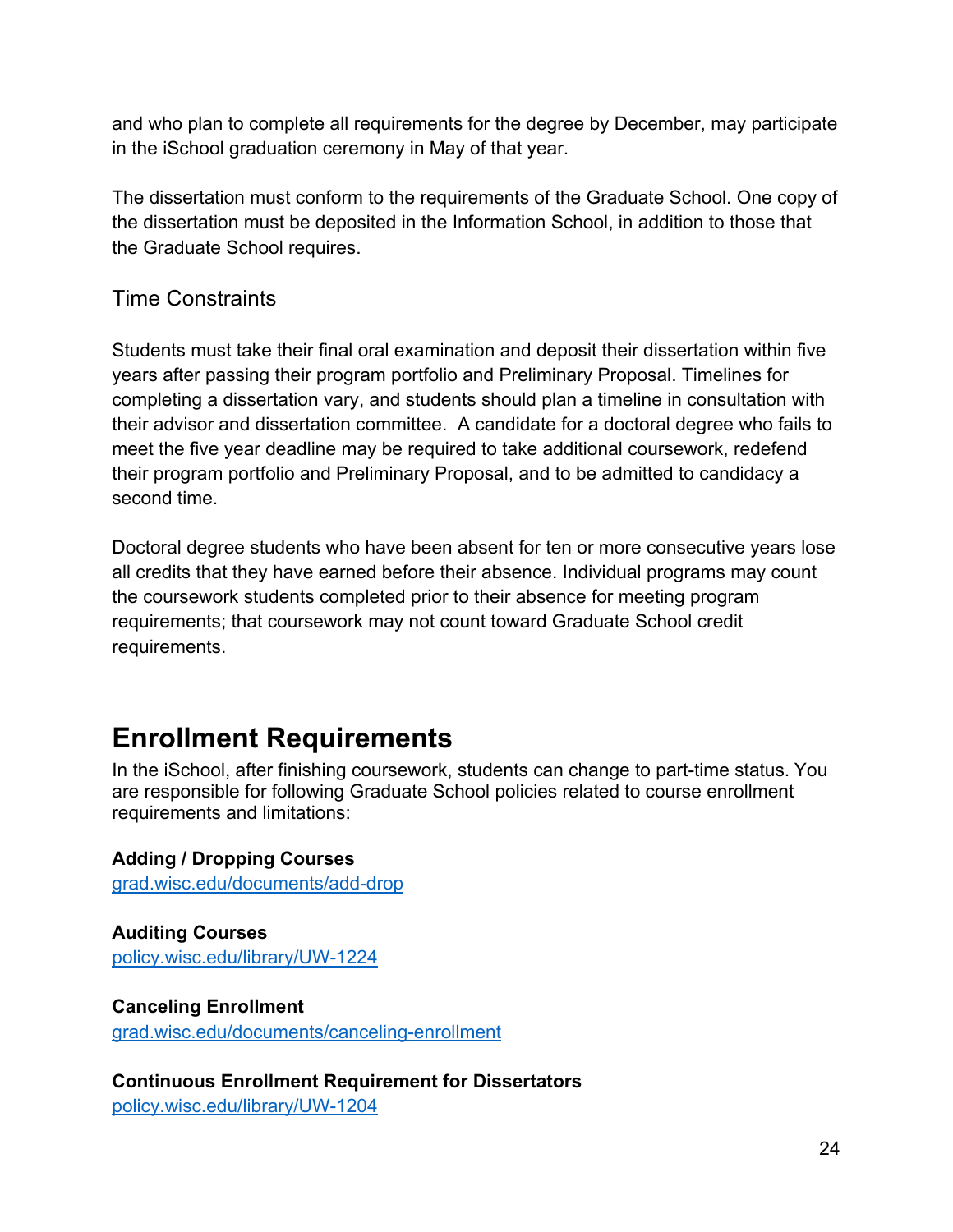#### **Enrollment Accountability** grad.wisc.edu/documents/enrollment-accountability

**Minimum Enrollment Requirements** policy.wisc.edu/library/UW-1208

## **Satisfactory Academic Progress**

Your continuation as a graduate student at UW-Madison is at the discretion of your program, the Graduate School, and your faculty advisor. Any student may be placed on probation or dismissed from the Graduate School for not maintaining satisfactory academic progress, and this can impact your academic standing (detailed below), financial aid (see this policy page: policy.wisc.edu/library/UW-1040), or funding (consult your sources of funding, as applicable). Our program has its own definition of satisfactory academic progress and related procedures that supplement Graduate School policy, as described in this section.

Information about how the Graduate School determines satisfactory academic progress can be found at this policy page: policy.wisc.edu/library/UW-1218. In addition to the Graduate School's monitoring of satisfactory academic progress, this program regularly reviews the satisfactory academic progress of its students.

## **Good Academic Standing**

To remain in good academic standing within the iSchool PhD program, a student must maintain a 3.5 overall GPA, not carry any incomplete grades in courses (other than 999s) for more than one semester, and they must pass both Mastery Demonstration papers by appointed deadlines.

A student who fails to meet any of the above criteria will receive a letter of warning from the PhD program director placing them on probationary status. The student will have one additional semester (excluding summer) to change their status. If they do not successfully change their status, the student will be asked to leave the program. If the student does not expect to successfully change their status within the probationary semester, they can request that the PhD Committee grant a probation extension. An extension will only be granted if the student can prove the likelihood of success in the upcoming semester. The student should send a letter asking for an extension and providing likelihood of success to the PhD program director. Continuation in the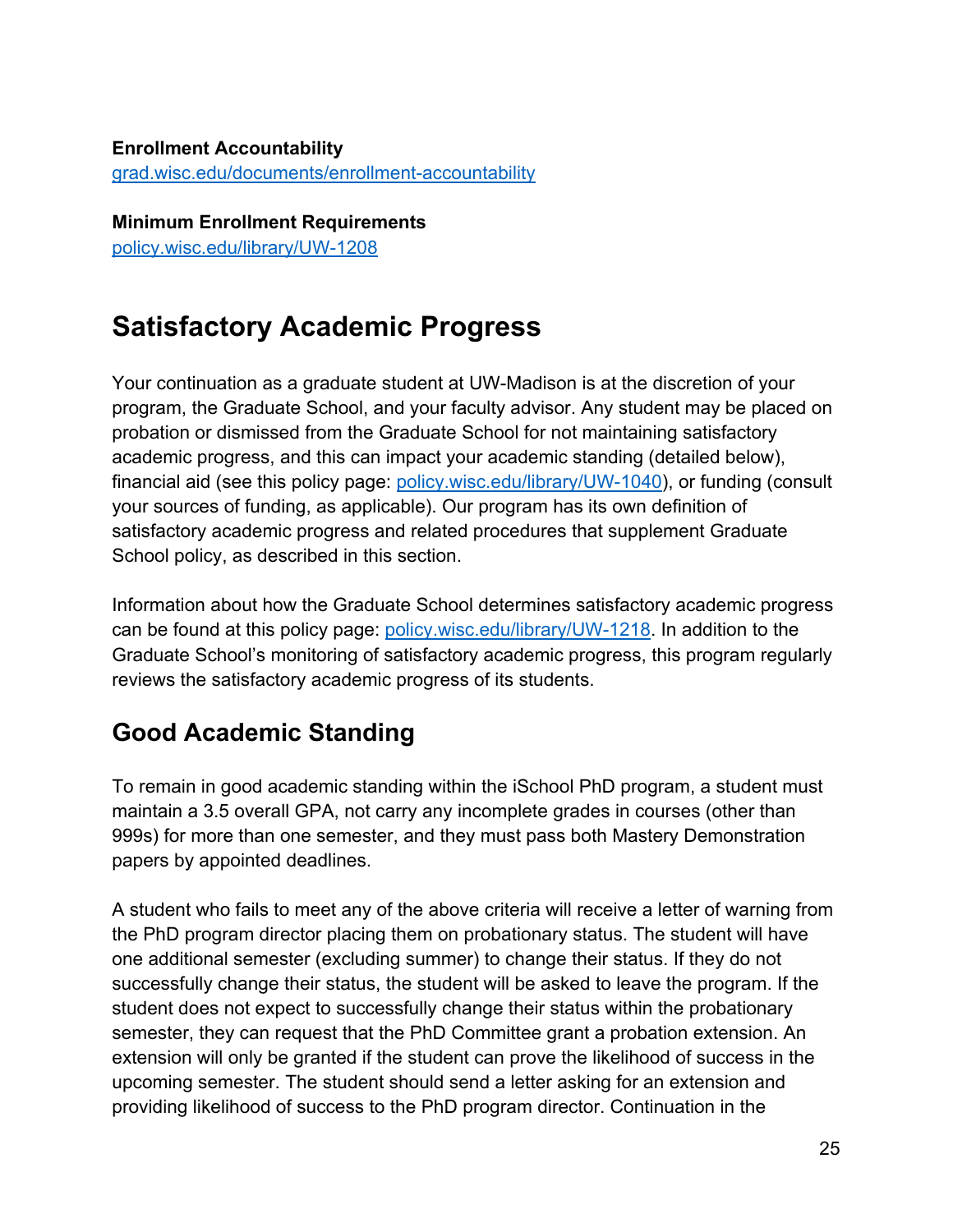Graduate School is at the discretion of the Graduate School, the iSchool and the PhD program director.

## **Personal Conduct Expectations**

The Office of Student Conduct and Community Standards maintains detailed guidance on student rights and responsibilities related to learning in a community that is safe and fosters integrity and accountability. You are responsible for keeping aware of their policies and procedures, found at the following page: conduct.students.wisc.edu

## **Academic Misconduct**

Academic misconduct is an act in which a student (UWS 14.03(1)):

- 1. seeks to claim credit for the work or efforts of another without authorization or citation;
- 2. uses unauthorized materials or fabricated data in any academic exercise;
- 3. forges or falsifies academic documents or records;
- 4. intentionally impedes or damages the academic work of others;
- 5. engages in conduct aimed at making false representation of a student's academic performance; or
- 6. assists other students in any of these acts.

Academic misconduct is governed by state law, UW System Administration Code Chapter 14. For further information on this law, what constitutes academic misconduct, and procedures related to academic misconduct, see:

#### **The Graduate School**

**Academic Policies & Procedures: Misconduct, Academic** grad.wisc.edu/documents/misconduct-academic

#### **Office of Student Conduct and Community Standards**

**Academic Misconduct Website** conduct.students.wisc.edu/academic-misconduct

#### **Academic Misconduct Flowchart**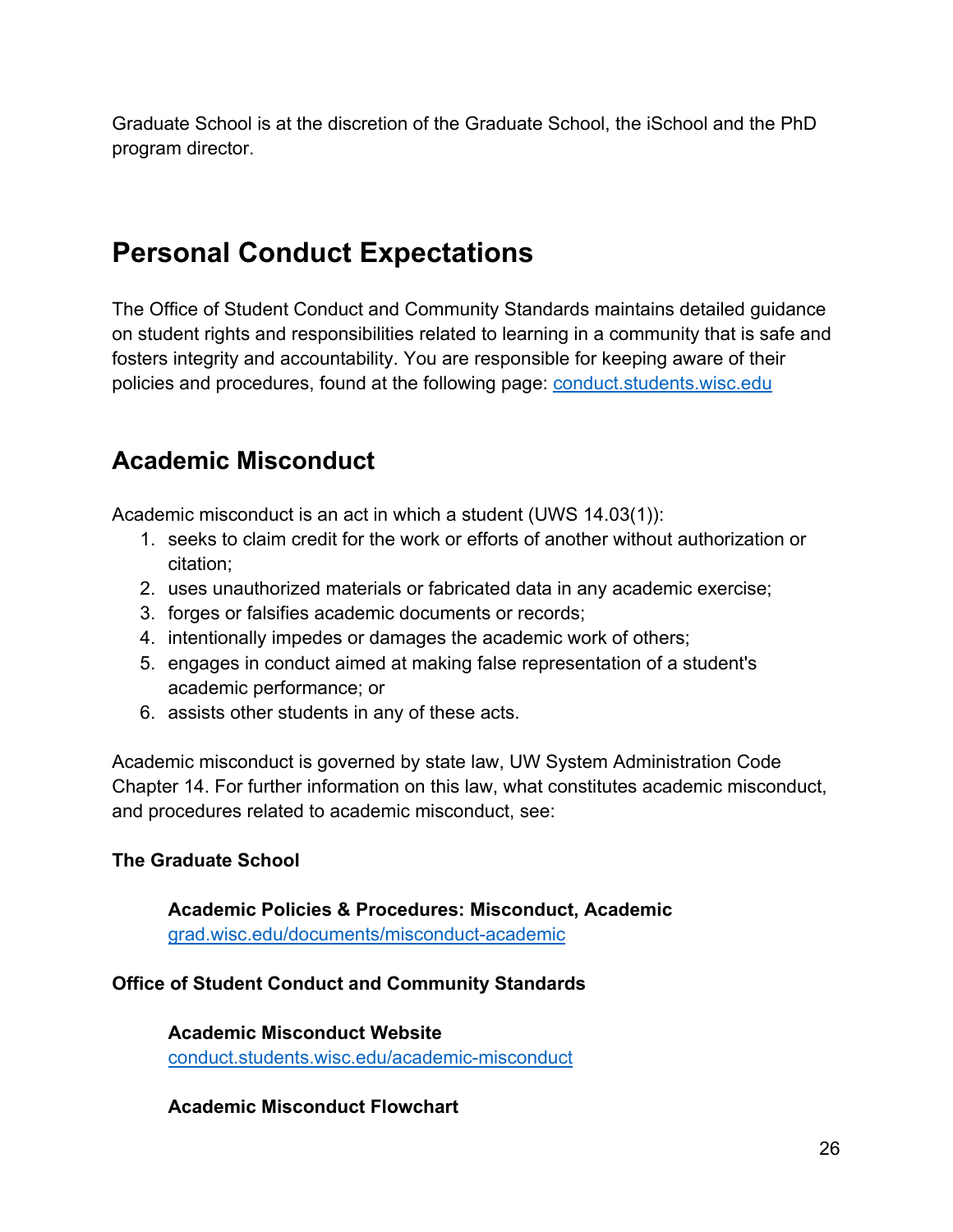## **Non-Academic Misconduct**

The university may discipline a student in non-academic matters in the following situations:

- 1. for conduct which constitutes a serious danger to the personal safety of a member of the university community or guest;
- 2. for stalking or harassment;
- 3. for conduct that seriously damages or destroys university property or attempts to damage or destroy university property, or the property of a member of the university community or guest;
- 4. for conduct that obstructs or seriously impairs university-run or universityauthorized activities, or that interferes with or impedes the ability of a member of the university community, or guest, to participate in university-run or universityauthorized activities;
- 5. for unauthorized possession of university property or property of another member of the university community or guest;
- 6. for acts which violate the provisions of UWS 18, Conduct on University Lands;
- 7. for knowingly making a false statement to any university employee or agent on a university-related matter, or for refusing to identify oneself to such employee or agent;
- 8. for violating a standard of conduct, or other requirement or restriction imposed in connection with disciplinary action.

Non-academic misconduct is governed by state law, UW System Administration Code Chapters 17 and 18. For further information on these laws, what constitutes nonacademic misconduct, and procedures related to non-academic misconduct, see:

#### **The Graduate School**

**Academic Policies & Procedures: Misconduct, Non-Academic** grad.wisc.edu/documents/misconduct-nonacademic

#### **Office for Student Conduct and Community Standards**

**Non-Academic Misconduct Website** conduct.students.wisc.edu/nonacademic-misconduct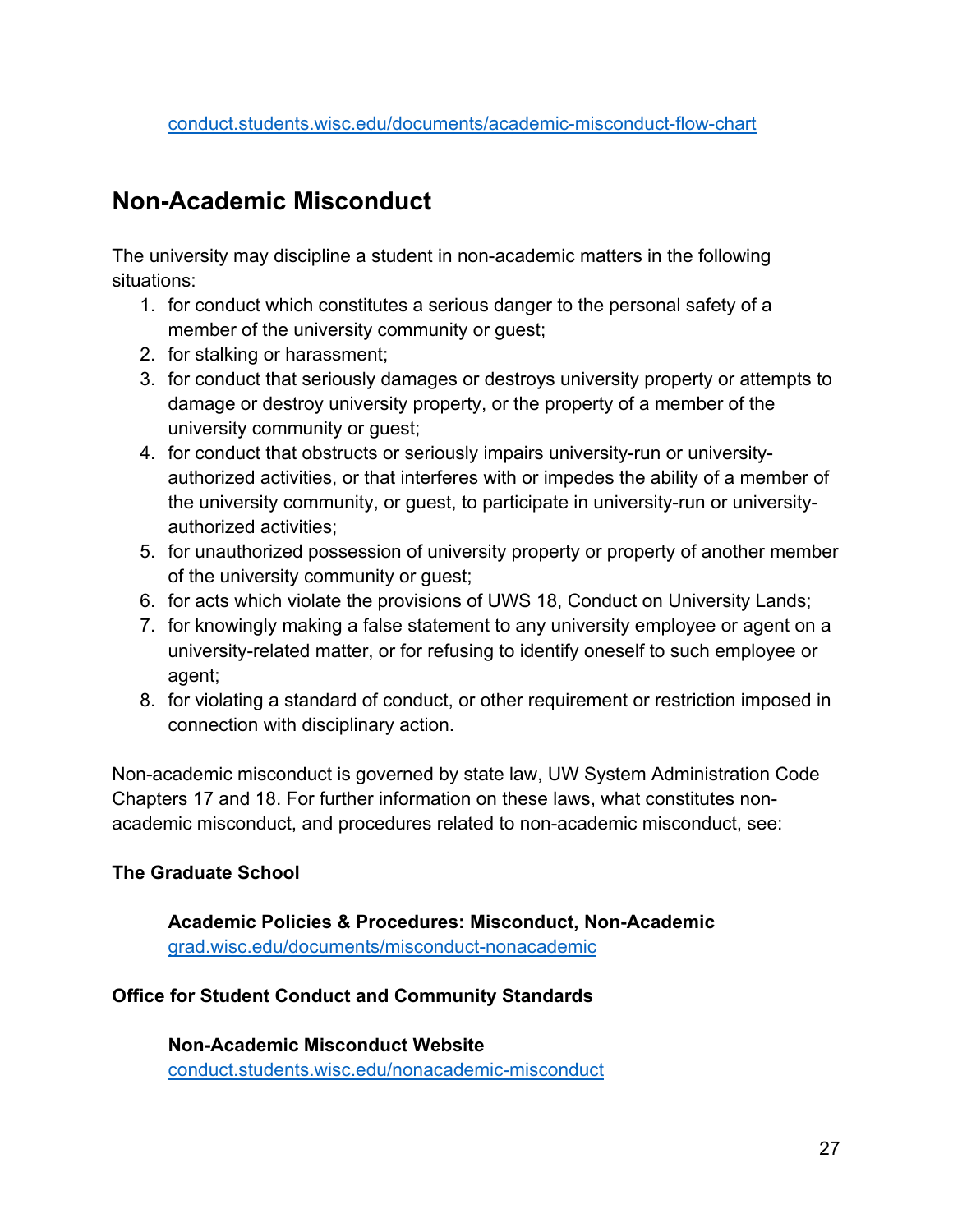**University of Wisconsin System (UWS)**

**Chapter 17: Student Non-Academic Disciplinary Procedures** docs.legis.wisconsin.gov/code/admin\_code/uws/17

**Chapter 18: Conduct on University Lands**  docs.legis.wisconsin.gov/code/admin\_code/uws/18

## **Research Misconduct**

Much of graduate education is carried out not in classrooms, but in laboratories and other research venues, often supported by federal or other external funding sources. Indeed, it is often difficult to distinguish between academic misconduct and cases of research misconduct. Graduate students are held to the same standards of responsible conduct of research as faculty and staff. The Graduate School is responsible for investigating allegations of research misconduct. This is often done in consultation with the Division of Student Life as well as with federal and state agencies to monitor, investigate, determine sanctions, and train about the responsible conduct of research. For more information, contact the Associate Vice Chancellor for Research Policy, 333 Bascom Hall, (608) 262-1044.

Graduate students are held to the same standards of responsible conduct of research as faculty and staff. Further information about these standards and related policies and procedures can be found at:

#### **The Graduate School**

**Academic Policies & Procedures: Responsible Conduct of Research** grad.wisc.edu/documents/responsible-conduct-of-research

#### **Office of the Vice Chancellor for Research and Graduate Education**

**Research Policies** research.wisc.edu/compliance-policy

## **Hostile and Intimidating Behavior (Bullying)**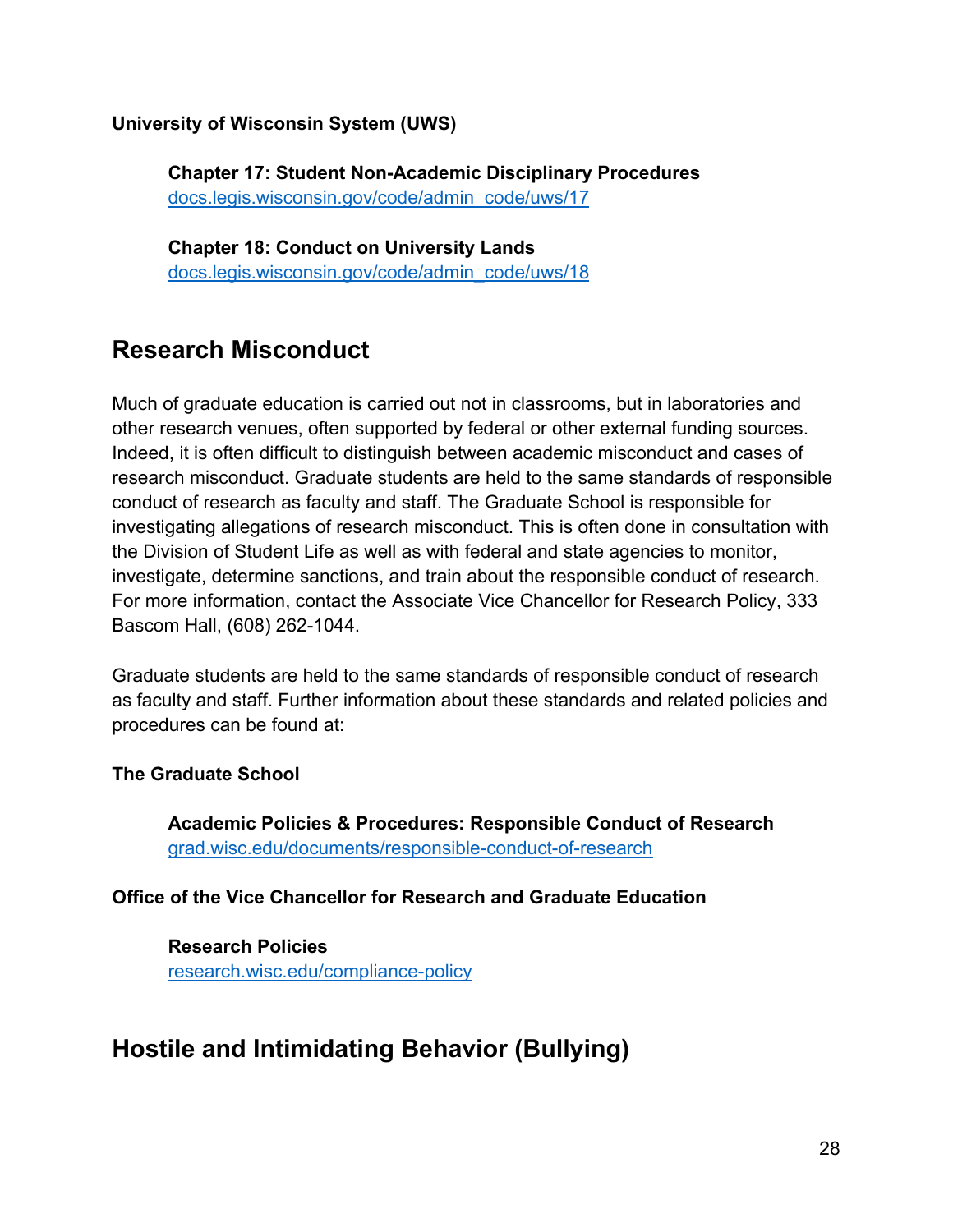Hostile and intimidating behavior (HIB), sometimes referred to as "bullying," is prohibited by university policy applicable to faculty, academic staff, and university staff. For further definition, policy, and procedures related to HIB see: hr.wisc.edu/hib. Students who feel they have been subject to HIB are encouraged to review the informal and formal options on the "Addressing HIB" tab of this website.

## **Probation**

Students who fail to meet any of the assessment criteria as described in the Doctoral Program Student Handbook will receive a letter of warning from the PhD program director placing them on probationary status. They will have one additional semester (not including summer) to change their status. If they do not successfully change their status, they will be asked to leave the program. If students do not expect to successfully change their status within the probationary semester, they can request that the PhD Committee grant a probation extension; however, an extension will be granted only if the student can prove likelihood of success in the upcoming semester. The student should send a letter asking for an extension and providing evidence of likelihood of success to the PhD Program Director.

## **Academic Exception Petitions**

#### **Prior Coursework credits**

The Graduate School does not transfer credits for previous coursework. However, the Information School accepts coursework completed outside of a student's graduate career at UW–Madison under the following conditions. Up to 10 credits may include prior coursework credits; however, the credits may not be more than 10 years old, the courses must be advanced level (Masters or PhD), the credits will not appear on a UW– Madison transcript, and the credits do not count toward the Graduate School's minimum graduate residence credit or graduate coursework (50%) requirements. iSchool PhD students may count prior coursework toward their iSchool breadth courses or a distributed doctoral minor (see below). Prior coursework cannot count toward the Core Information Science courses (LIS910, 925, 931, 940, 950, 975) except for students who have completed these courses as part of their Masters Degree at the UW's iSchool. Students must have their prior coursework credits approved by the iSchool PhD Committee. Requests are submitted via the **School PhD Program Canvas site and must** include a description of how each prior course fulfills an iSchool requirement (breadth courses or doctoral minor) and a syllabus for each prior course in the request. Students must email the PhD Program Director when materials are submitted on Canvas in order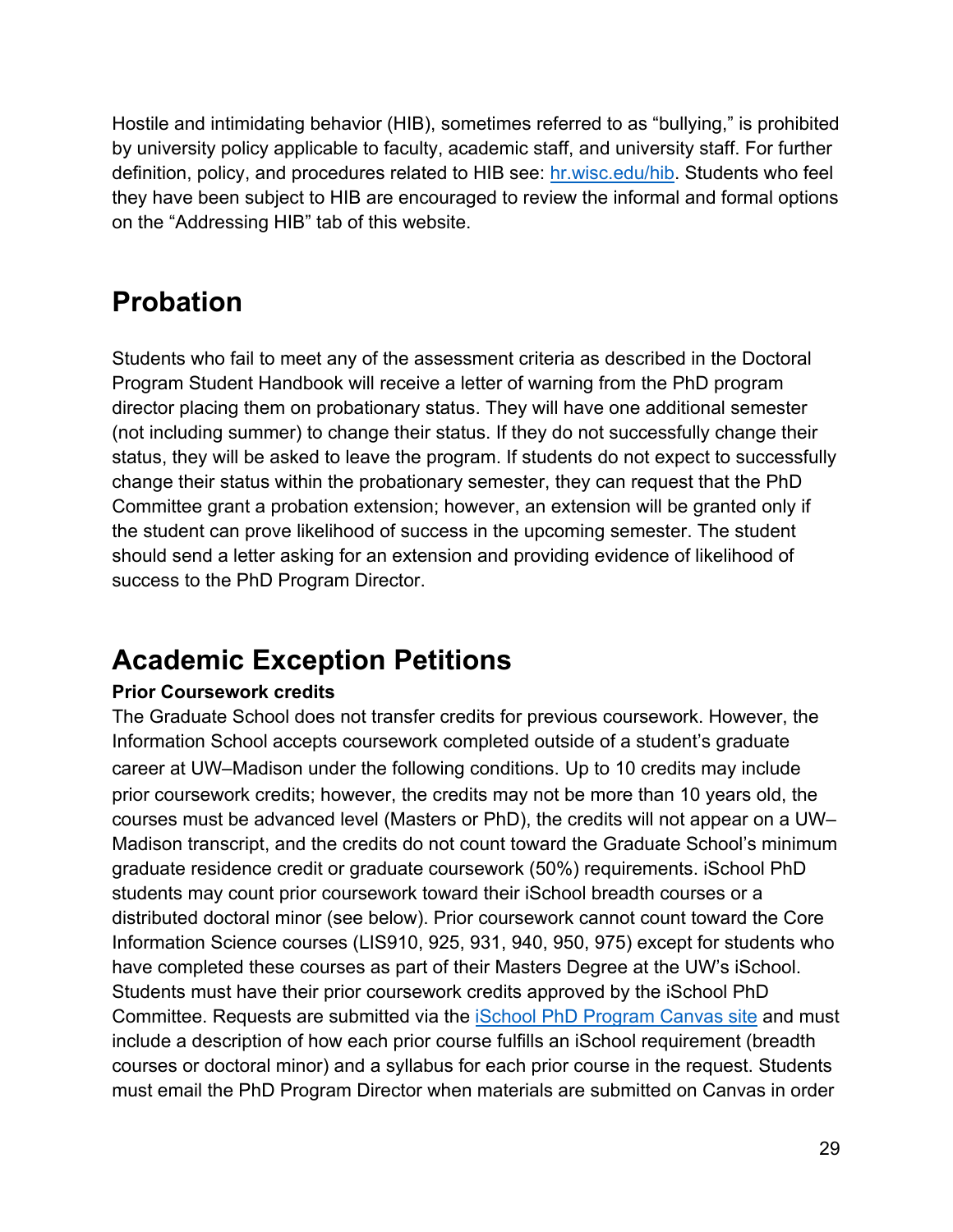to get on the PhD Committee agenda. See the Graduate School policy here: https://policy.wisc.edu/library/UW-1216.

#### **Waivers**

The student may petition the PhD Committee for a waiver of any required course. The basis for such a waiver shall be evidence of previous work of the same level and content to be determined by the Committee. For the iSchool pedagogy breadth requirement, students may apply for a waiver based on previous teaching experience. Among the factors the committee will consider are experience/training in the following: teaching as the primary instructor for a class (i.e. not a teaching assistant), planning a syllabus, delivering over 75% of course content, and/or training in pedagogical theory. A requirement which is completed by waiver carries no credit toward the Graduate School's credit requirements nor toward the program's credit requirement for the degree. Requests for waivers are submitted via the *iSchool PhD Program Canvas site* and must include a description of how each prior course fulfills an iSchool requirement (breadth courses or doctoral minor) and a syllabus. Waivers will not be given for Core Information Science courses (LIS910, 925, 931, 940, 950, 975) except for students who have completed these courses as part of their Masters Degree at the UW's iSchool. Students must email the PhD Program Director when materials are submitted on Canvas in order to get on the PhD Committee agenda.

#### **Extension Requests**

A student may request an extension of submission dates for Mastery Demonstration papers and Program Portfolio / Preliminary Proposal. An example of grounds for a request is difficulties getting IRB approval that are beyond the student's control. Extensions may be requested due to important family and life events (for example birth or adoption of a child, major illness) and will be presumptively granted. Requests will consist of a letter to the PhD Committee outlining and documenting the reasons for the delay, a description of work completed on the project to date, and a detailed plan for completion including a proposed date of submission, and a letter/email of support from the student's advisor. The extension cannot exceed four months (one semester) from the date originally due, and a missed deadline will *normally* result in the student being placed on academic probation. One extension will automatically move the deadlines for all future work (MD2, portfolio and preliminary proposal) back by one semester. The Committee will make a decision about granting extensions on a case by case basis.

### **Grievance Process**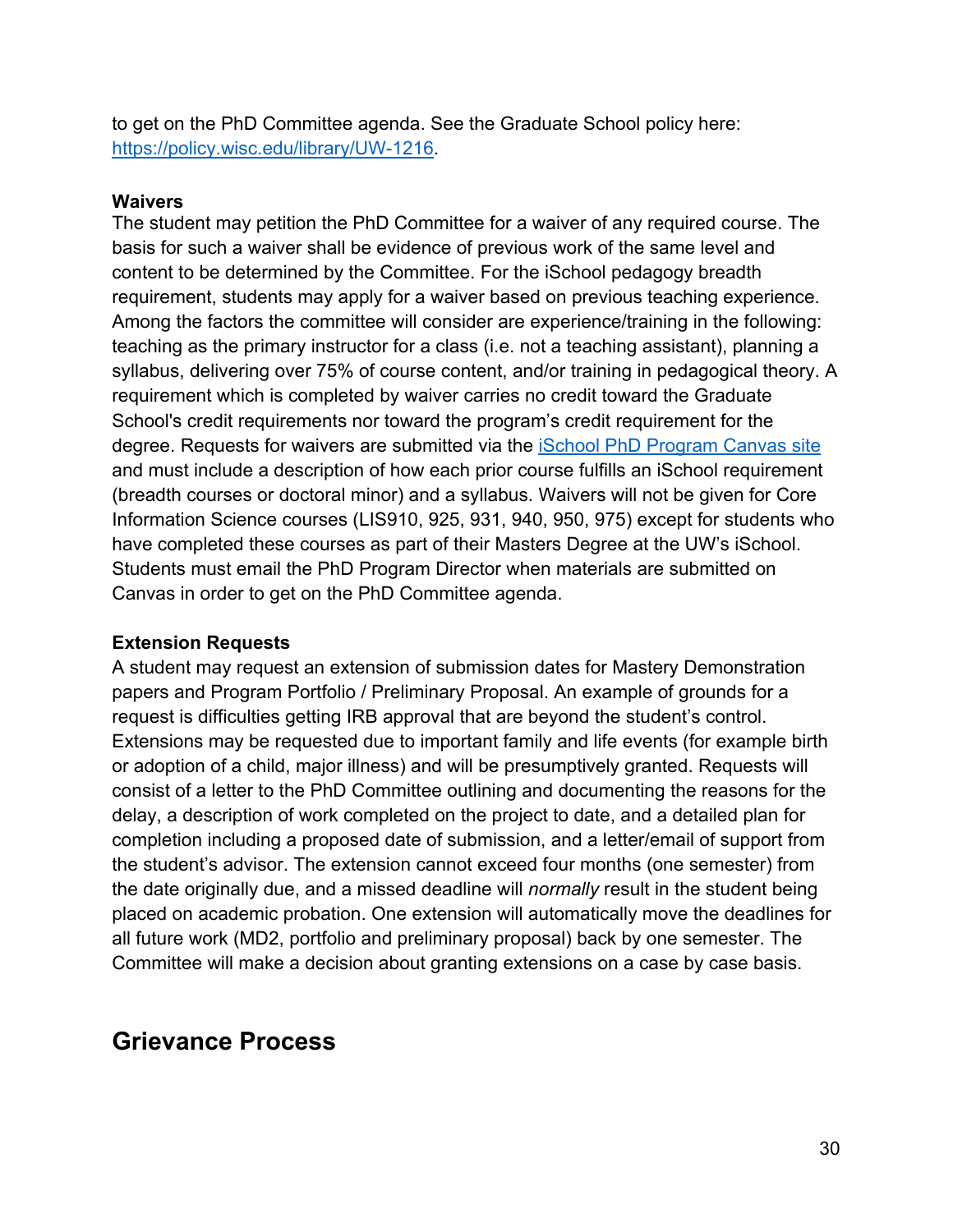Each college or program on campus has a grievance process that students can use to address other concerns regarding their experience in the program. This program's grievance process can be found detailed at:

#### https://guide.wisc.edu/graduate/information/information-phd/#policiestext

Additionally, these resources may be helpful in addressing your concerns:

- Bias or Hate Reporting
- Graduate Assistantship Policies and Procedures
- Hostile and Intimidating Behavior Policies and Procedures
	- o Office of the Provost for Faculty and Staff Affairs
- Dean of Students Office (for all students to seek grievance assistance and support)
- Employee Assistance (for personal counseling and workplace consultation around communication and conflict involving graduate assistants and other employees, post-doctoral students, faculty and staff)
- Employee Disability Resource Office (for qualified employees or applicants with disabilities to have equal employment opportunities)
- Graduate School (for informal advice at any level of review and for official appeals of program/departmental or school/college grievance decisions)
- Office of Compliance (for class harassment and discrimination, including sexual harassment and sexual violence)
- Office of Student Conduct and Community Standards (for conflicts involving students)
- Ombuds Office for Faculty and Staff (for employed graduate students and postdocs, as well as faculty and staff)
- $\bullet$  Title IX (for concerns about discrimination)

Students should contact the department chair or program director with questions about grievances.

## **Process and Sanctions for Violations of Conduct Standards**

The PhD Committee administers the regulations established by the faculty. It makes sure students are meeting the program expectations, imposes sanctions when appropriate, and determines whether the student is satisfying the academic requirements in a timely fashion and meeting program conduct expectations. Students who are falling behind academically or not meeting conduct expectations are first warned, then put on probation, and then dropped from the program if they cannot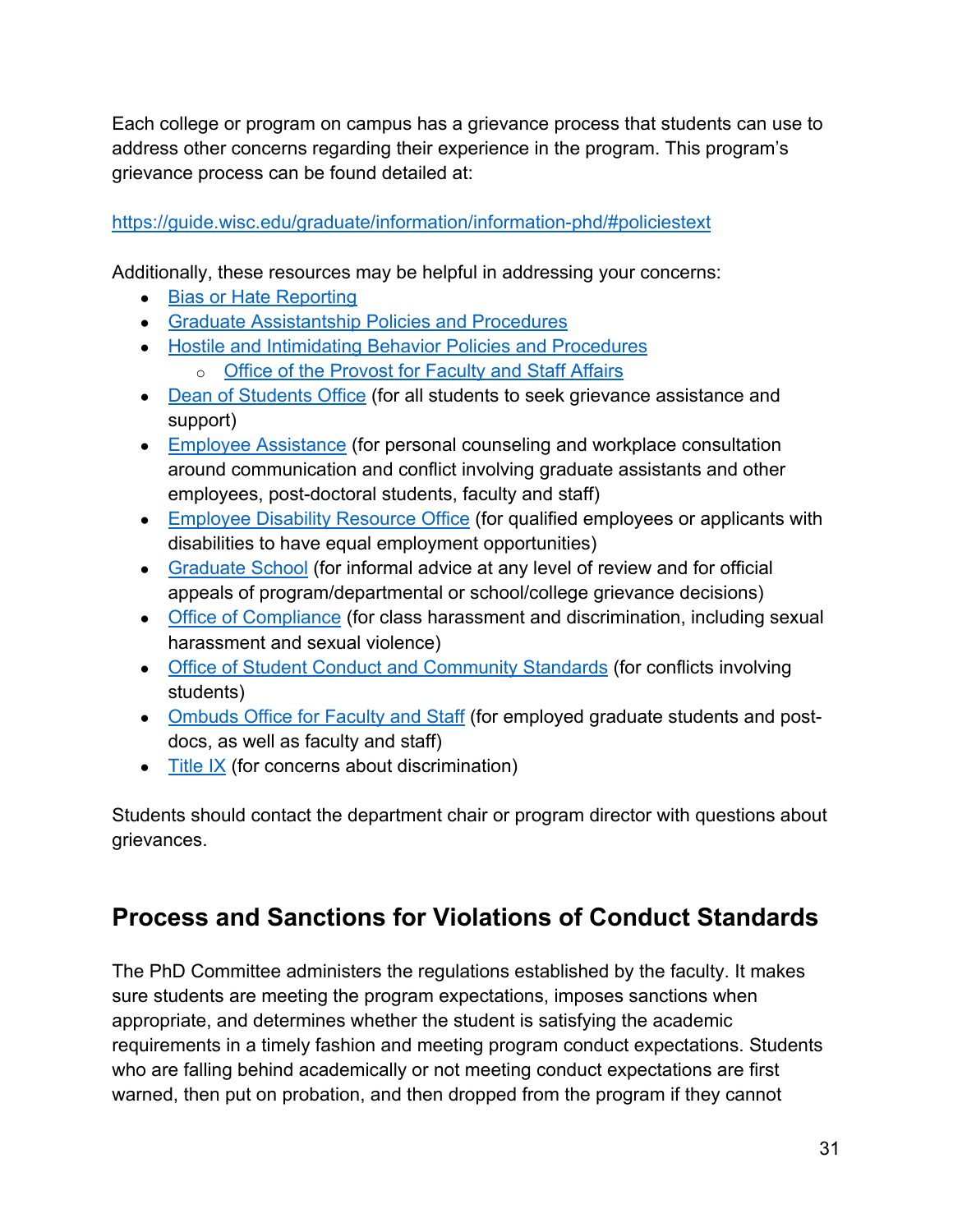complete the requirements or remedy their conduct. Within boundaries set by the faculty, the PhD Committee is authorized to take account of individual circumstances and problems, and to grant extensions of deadlines and waivers of requirements.

Possible disciplinary actions might include but are not limited to:

- Written reprimand
- $\bullet$  Denial of specified privilege(s)
- Imposition of specific terms and conditions on continued student status
- Removal of funding
- Probation
- Restitution
- Removal of the student from the course(s) in progress
- Failure to promote
- Withdrawal of an offer of admission
- Placement on leave of absence for a determined amount of time
- Suspension from the program for up to one year with the stipulation that remedial activities may be prescribed as a condition of later readmission. Students who meet the readmission condition must apply for readmission and the student will be admitted only on a space-available basis. See the Graduate School policy on readmission: policy.wisc.edu/library/UW-1230.
- Suspension from the program, ranging from one semester to four years
- Dismissal from the program
- Denial of a degree

## **Incident Reporting (Hate, Bias, Sexual Assault, Hazing, Students of Concern, Bullying)**

The Dean of Students Office maintains a portal to report incidents of hate, bias, sexual assault, hazing, dating/domestic violence, stalking, missing students, and students displaying other concerning behaviors at UW-Madison:

#### **Dean of Students Incident Reporting**

doso.students.wisc.edu/report-an-issue

As noted above in "Personal Conduct Expectations," students who feel they have been subject to hostile and/or intimidating behavior (i.e., bullying) are encouraged to review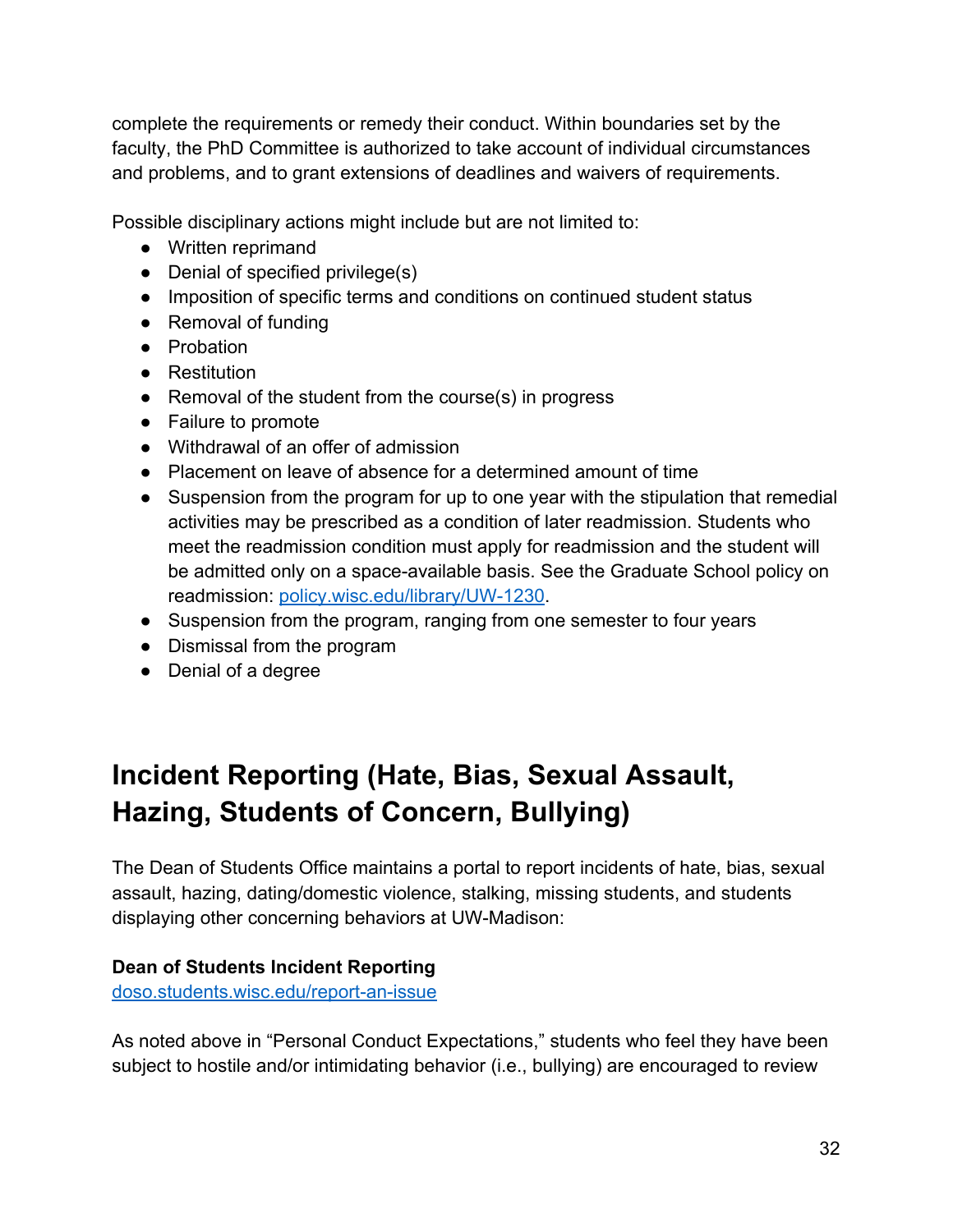the informal and formal options for addressing this behavior (including filing complaints when desired) at:

**Human Resources Hostile and Intimidating Behavior Website** hr.wisc.edu/hib

## **Funding, Employment, and Finances**

"Funding" is a term used to describe university employment or support to cover some or all of your costs of graduate education. It varies in kind, amount, and level of guarantee.

The Graduate School maintains policies related to graduate student funding/employment:

**Maximum Levels of Appointments** grad.wisc.edu/documents/maximum-levels-of-appointments

**Concurrent Appointments for Fellows/Trainees** grad.wisc.edu/documents/concurrent-appointments

**Enrollment Requirements for Graduate Assistants** policy.wisc.edu/library/UW-1208

**Eligibility for Summer RA, TA, PA, and LSA Appointments** policy.wisc.edu/library/UW-5089

## **Guaranteed Funding**

Upon admission into the Information School PhD program, all students are guaranteed funding for the first five years at 50% FTE. Funding most commonly takes the form of a departmental TA, PA or RA position.

Graduate Assistantships (TAs, PAs, RAs, and Lecturer positions)

Stipend rates for graduate assistantships are set by the University. Current rates for TAs, PAs, RAs and LSAs can be found on the website for the Office of Human Resources.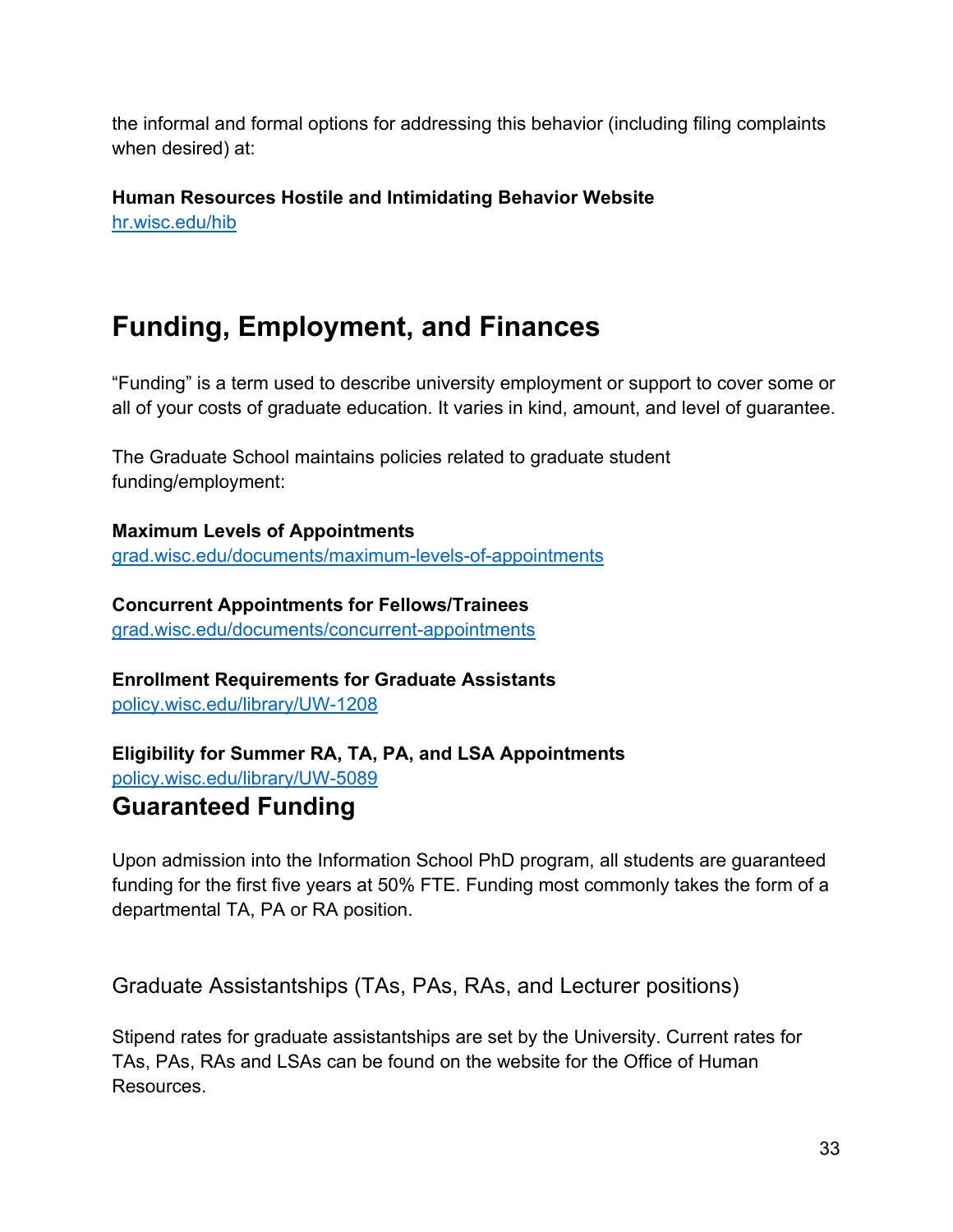Graduate assistants are paid on a bi-monthly basis and stipends are usually deposited directly into student's bank accounts. You can authorize direct deposit by filling out the Authorization for Direct Deposit of Payroll form and returning it to the Graduate Coordinator.

#### Tuition remission and payment of segregated fees

TAs, PAs, RAs and Lecturers (Students Assistants) with appointments of 33.3% or higher (approximately 13 hrs/week) receive remission of their full tuition (in- and out-ofstate, as applicable). Students with these appointments are still responsible for paying segregated fees.

#### Health insurance benefits

TAs, PAs, RAs and Lecturers (Student Assistants) with appointments of 33.3% or higher (approximately 13 hrs/week) for at least the length of a semester are eligible to enroll in a health insurance program.

#### Maximum appointment levels

The Graduate School sets the maximum levels of graduate assistantship appointments. International students should be especially aware of maximum levels of employment.

## **Finding Funding Without a Guaranteed Appointment**

While all PhD students are guaranteed funding for the first five years, additional, nonguaranteed funding may be available in the form of departmental TA, PA, RA, lecturer or instructor positions. If you are looking for funding to support your graduate studies, the Graduate School provides a list of steps to follow, at grad.wisc.edu/studentfunding/steps

#### Campus-Wide and External Sources

To help you find resources to pay for costs related to graduate education, the Graduate School provides a comprehensive overview of the funding process on campus as well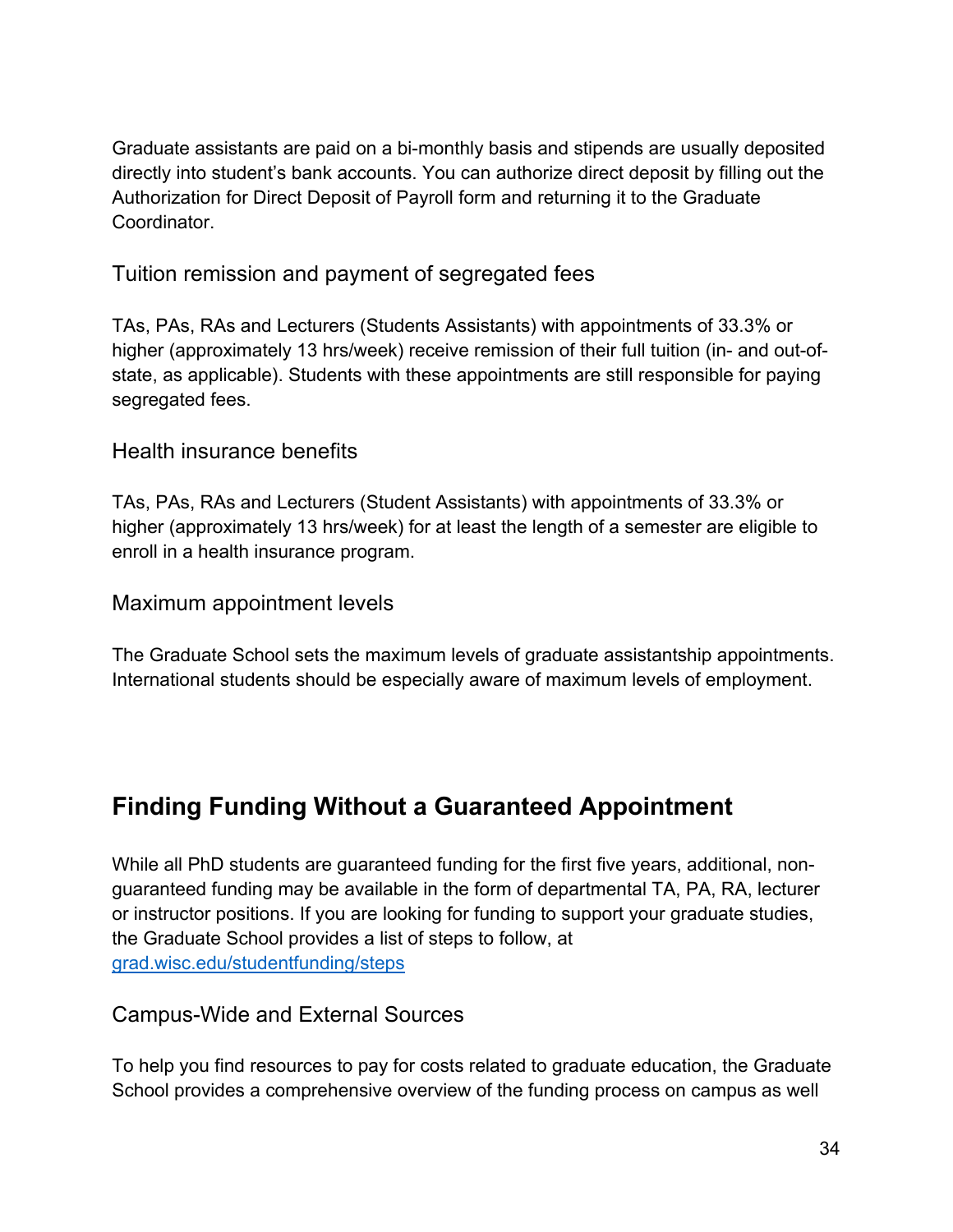as descriptions of the types of funding available, sources of funding, minimum stipend rates and benefits, and links to applicable human resources policies (e.g. GAPP) at:

**Graduate School: Funding and Financial Aid** grad.wisc.edu/funding

**External Fellowship Database** grad.wisc.edu/funding/external-fellowship-database

**UW-Madison Libraries Grants Information Collection** library.wisc.edu/memorial/collections/grants-information-collection

## **Fellowships**

There are many different kinds of fellowships on campus. Some are awarded by the program, some are awarded by the school/college and others are awarded by the Graduate School. In addition, a number of students have applied for and won fellowships from federal agencies, professional organizations and private foundations.

The terms and conditions of fellowships across campus vary widely. If you have a fellowship, make sure you understand the obligations and benefits of that fellowship, including stipend, health insurance eligibility, eligibility for tuition remission, pay schedule, etc.

#### Graduate School fellowships

The Graduate School administers a number of different fellowships on campus, including: University Fellowships, Chancellor's Fellowships, Mellon-Wisconsin Fellowships, the Dickie Fellowships and a variety of external fellowships.

#### External fellowships

We encourage all students to seek out and apply for funding from sources external to the university (e.g., federal agencies, professional organizations, private foundations).

The Graduate School supports selected federal/private fellowships through the provision of tuition support and health insurance.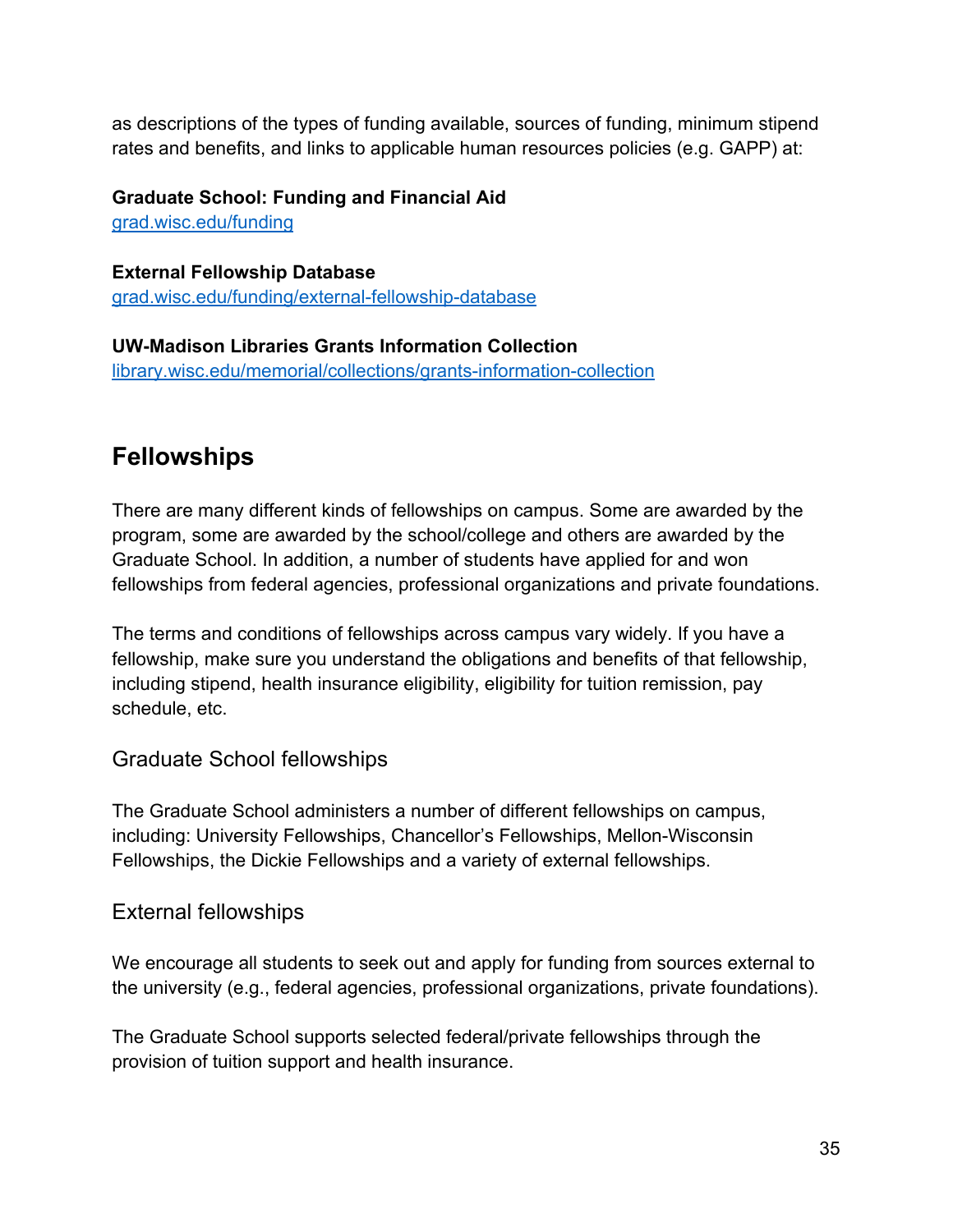The Graduate School also provides remission of the non-resident portion of students' tuition (if applicable) to students who win external fellowships that are payrolled through the university and provide an academic year (9-month) or an annual year (12-month) stipend.

Students should be aware that fellowships and awards from external sources will each have unique terms and conditions that you should take time to understand.

## **Funding for Conference/Research Travel**

During their time in the program, iSchool PhD students are eligible for up to \$2,000 in departmental funding to support conference and/or research travel. Students wishing to apply for departmental funding should apply via the following Google form: https://goo.gl/forms/427l3SXyu0OOKzIs2 *NOTE: after you have filled out the form, send an email to the iSchool Director indicating that you have done so.*

In addition to iSchool funding, the Graduate School makes available a \$600 competitive application process for a Conference Presentation Award to students whose research has been accepted for presentation at a conference. For more information about this funding, visit the Student Research Grants Competition website.

The Graduate School also makes available a Travel Research Grants competition, which provides \$1,500 to support travel related to your dissertation/thesis research. Students must be dissertators or final-year MFA students. For more information about this funding, visit the Student Research Grants Competition website.

## **Professional Development and Career Planning**

When you participate in professional development, you build skills needed to succeed academically and thrive in your career. The following are professional development activities that we recommend for your consideration. Required professional development will be detailed in "Degree Requirements" above.

## **On Campus**

The Graduate School develops and curates a wide variety of resources for professional development, including a tool to assess your skills, set goals, and create a plan with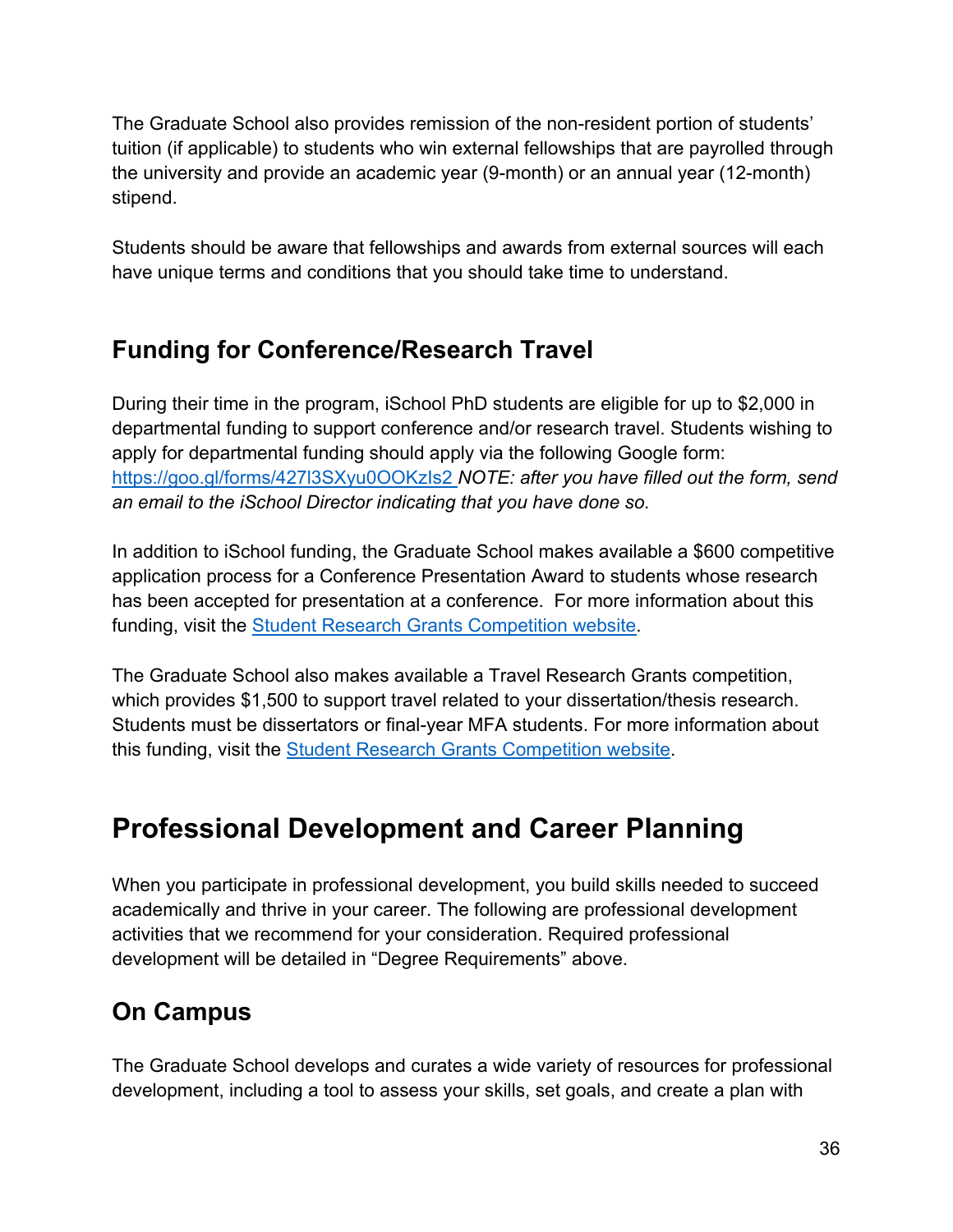recommended activities on campus (e.g., the popular DiscoverPD and the "Individual Development Plan" or IDP, discussed below) as well as programming to help you explore careers, prepare for a job search, build your network and learn from alumni, manage projects, communicate about your research, and much more.

#### **Professional Development from the Graduate School**

grad.wisc.edu/professional-development

The Graduate School communicates professional development opportunities through an e-newsletter, *GradConnections*, that all graduate students receive at their wisc.edu email. Graduate students in traditional graduate degree programs receive the newsletter weekly during the academic year and every other week in the summer. Graduate students in online degree programs receive the newsletter every other week during the academic year and monthly during the summer.

In addition to opportunities at the local level, the Graduate School Office of Professional Development provides direct programming in the areas of career development and skill building, and also serves as a clearing house for professional development resources across campus. Be sure to keep a pulse on programs offered by the following campus services as well:

- Writing Center writing.wisc.edu/
- Grants Information Collection grants.library.wisc.edu/
- Delta Program delta.wisc.edu
- UW Center for the Humanities humanities.wisc.edu

## **Individual Development Plans**

The Graduate School webpage offers a collection of IDP resources (https://grad.wisc.edu/professional-development/individual-development-plan/) to support graduate students, postdoctoral researchers, mentors, PIs, grants administrators, and graduate program coordinators.

As you begin your Graduate School career, an IDP is an essential tool to help you:

1) Assess your current skills and strengths

2) Make a plan for developing skills that will help you meet your academic and professional goals